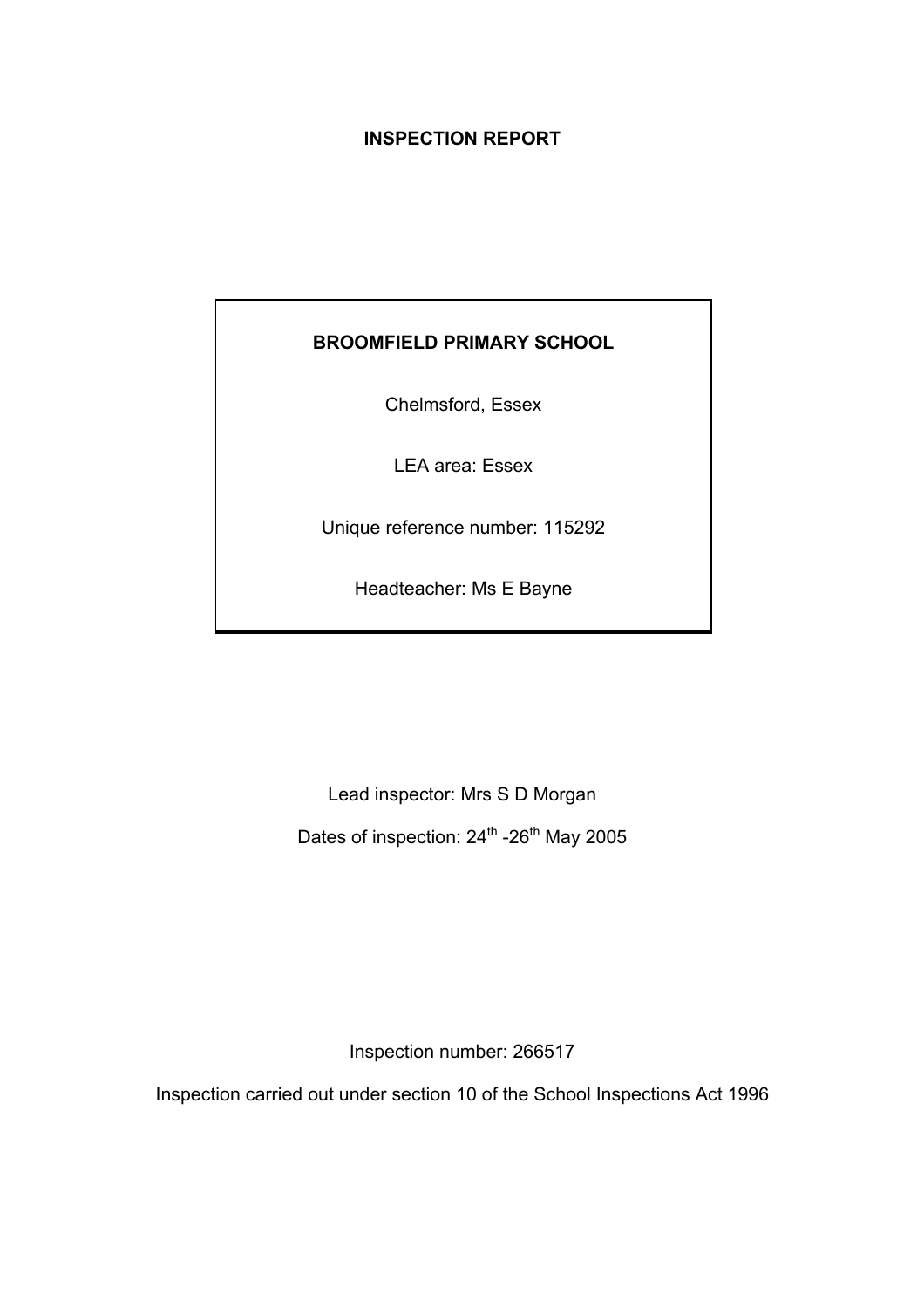### © Crown copyright 2005

This report may be reproduced in whole or in part for non-commercial educational purposes, provided that all extracts quoted are reproduced verbatim without adaptation and on condition that the source and date thereof are stated.

Further copies of this report are obtainable from the school. Under the School Inspections Act 1996, the school must provide a copy of this report and/or its summary free of charge to certain categories of people. A charge not exceeding the full cost of reproduction may be made for any other copies supplied.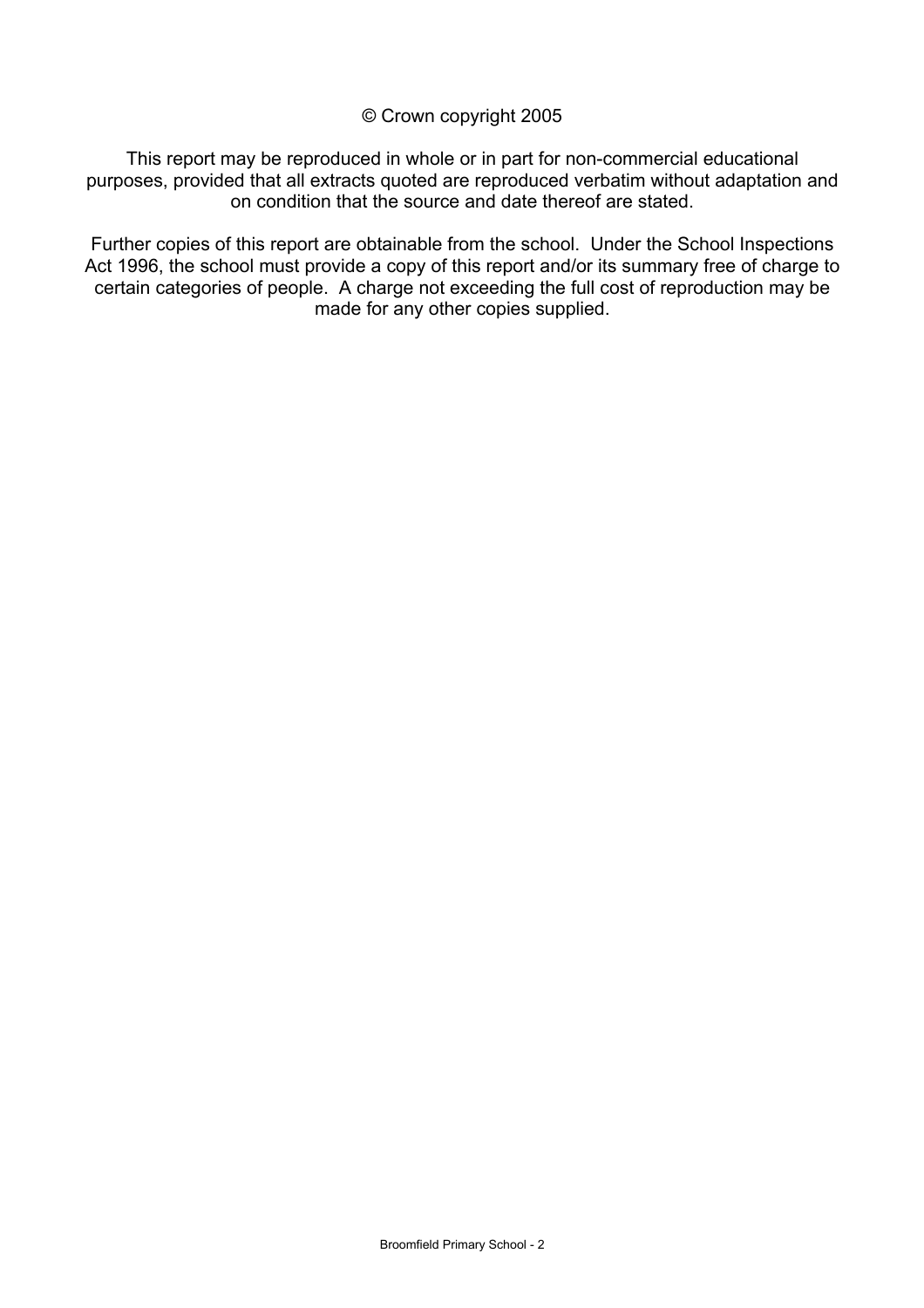# **INFORMATION ABOUT THE SCHOOL**

| Type of school:                                          | Primary                                        |
|----------------------------------------------------------|------------------------------------------------|
| School category:                                         | Community                                      |
| Age range of pupils:                                     | 4-11                                           |
| Gender of pupils:                                        | Mixed                                          |
| Number on roll:                                          | 312                                            |
| School address:                                          | School Lane<br><b>Broomfield</b><br>Chelmsford |
| Postcode:                                                | Essex<br>CM17DN                                |
| Telephone number:                                        | 01245 440251                                   |
| Fax number:                                              | 01245 443501                                   |
| Appropriate authority:<br>chair<br>Name of<br>governors: | The governing body<br>of Mr J Need             |
| Date<br>οf<br>inspection:                                | previous June 1999                             |

# **CHARACTERISTICS OF THE SCHOOL**

Broomfield is a large primary school. It has 269 pupils in Years 1 to 6 and 43 children in the reception year. There are more girls than boys in a number of year groups. A high proportion of pupils (91 per cent) are white British. The number of pupils who speak English as an additional language and are at an early stage of English language acquisition is small. Pupil mobility is relatively low. Data suggests that children come from a wide range of home backgrounds. The number of families claiming free school meals has declined gradually and now represents just under six per cent of pupils, which is below average. The attainment of pupils on entry to the reception year has declined since the previous inspection, and is below average. The proportion of pupils who have special educational needs, at just below 12 per cent, is below the national average. A broadly average proportion of pupils have a statement of special educational need. Pupils' needs mostly relate to learning or speech and communication difficulties and a small number have a physical disability. There have been a significant number of staff changes in the last two years. The school is involved in initiatives such as the Children's Fund and the Leadership Development Programme. It gained the Healthy School's Award in 2004 and the Schools Achievement Award in 2002.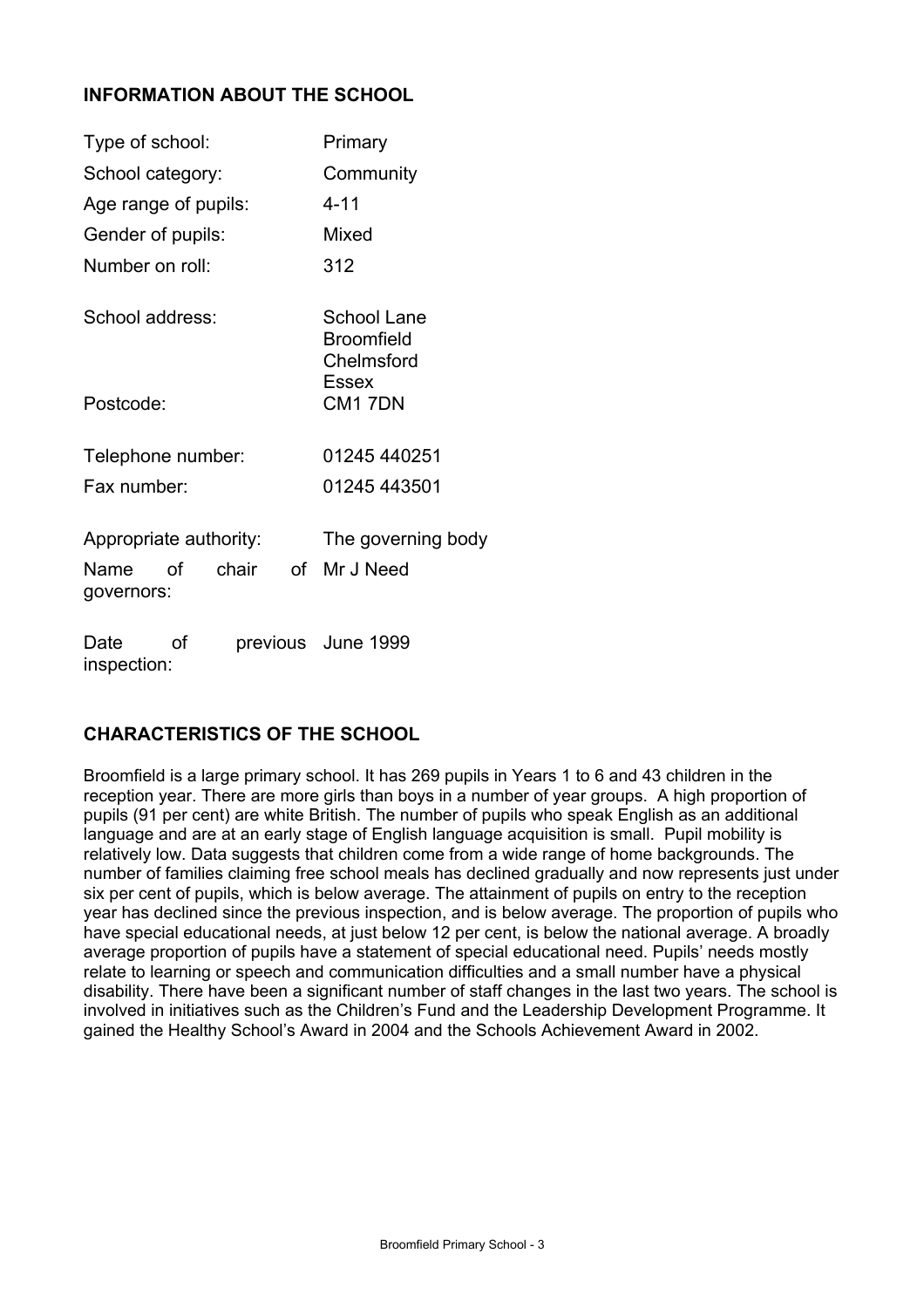# **INFORMATION ABOUT THE INSPECTION TEAM**

|       | Members of the inspection team |                | <b>Subject responsibilities</b>                                                   |
|-------|--------------------------------|----------------|-----------------------------------------------------------------------------------|
| 1355  | Mrs S D Morgan                 | Lead inspector | Science, information and communication<br>technology (ICT), design and technology |
| 9589  | Mrs J Leaning                  | Lay inspector  |                                                                                   |
| 32106 | Mr J Zealander                 | Team inspector | English, geography, history, English as<br>an additional language                 |
| 11982 | Mr R Morris                    | Team inspector | physical<br>Mathematics,<br>citizenship,<br>education, special educational needs  |
| 30814 | Mrs E Coley                    | Team inspector | Foundation stage, art, music, religious<br>education,                             |

The inspection contractor was:

### **e-Qualitas Limited**

 Langshaw Pastens Road Limpsfield Chart **Oxted Surrey** RH8 0RE

Any concerns or complaints about the inspection or the report should be made initially to the inspection contractor. The procedures are set out in the leaflet *'Complaining about Ofsted Inspections'*, which is available from Ofsted Publications Centre (telephone 07002 637833) or Ofsted's website (www.oftsed.gov.uk).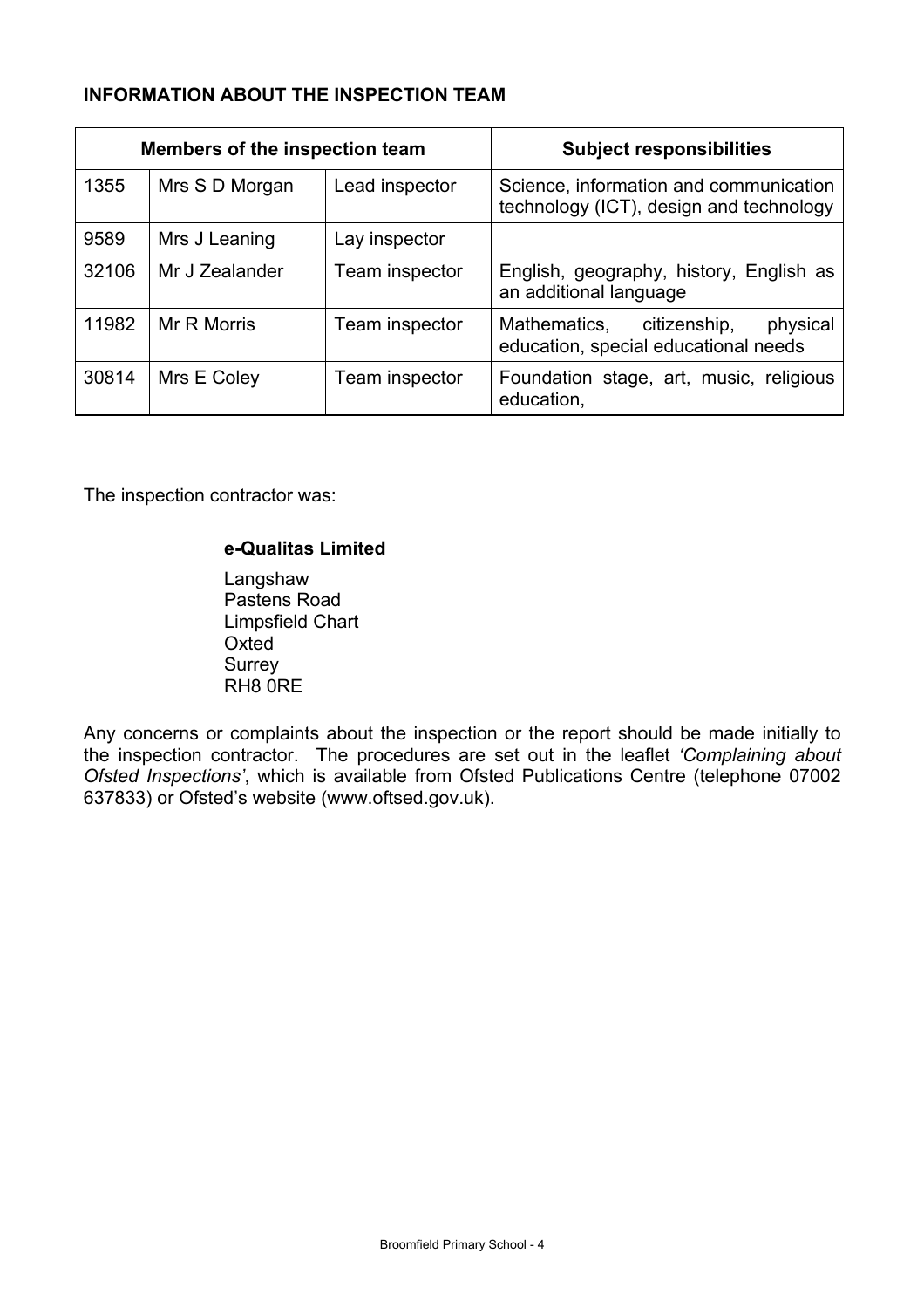# **REPORT CONTENTS**

|                                                                                                                                    | Page |
|------------------------------------------------------------------------------------------------------------------------------------|------|
| <b>PART A: SUMMARY OF THE REPORT</b>                                                                                               | 6    |
| <b>PART B: COMMENTARY ON THE MAIN INSPECTION FINDINGS</b>                                                                          |      |
| <b>STANDARDS ACHIEVED BY PUPILS</b>                                                                                                | 8    |
| Standards achieved in areas of learning, subjects and courses                                                                      |      |
| Pupils' attitudes, values and other personal qualities                                                                             |      |
| <b>QUALITY OF EDUCATION PROVIDED BY THE SCHOOL</b>                                                                                 | 11   |
| Teaching and learning<br>The curriculum<br>Care, guidance and support<br>Partnership with parents, other schools and the community |      |
| <b>LEADERSHIP AND MANAGEMENT</b>                                                                                                   | 16   |
| PART C: THE QUALITY OF EDUCATION IN AREAS OF LEARNING,<br><b>SUBJECTS AND COURSES</b>                                              | 18   |
| AREAS OF LEARNING IN THE FOUNDATION STAGE                                                                                          |      |
| <b>SUBJECTS IN KEY STAGES 1 AND 2</b>                                                                                              |      |
| <b>PART D: SUMMARY OF THE MAIN INSPECTION JUDGEMENTS</b>                                                                           | 28   |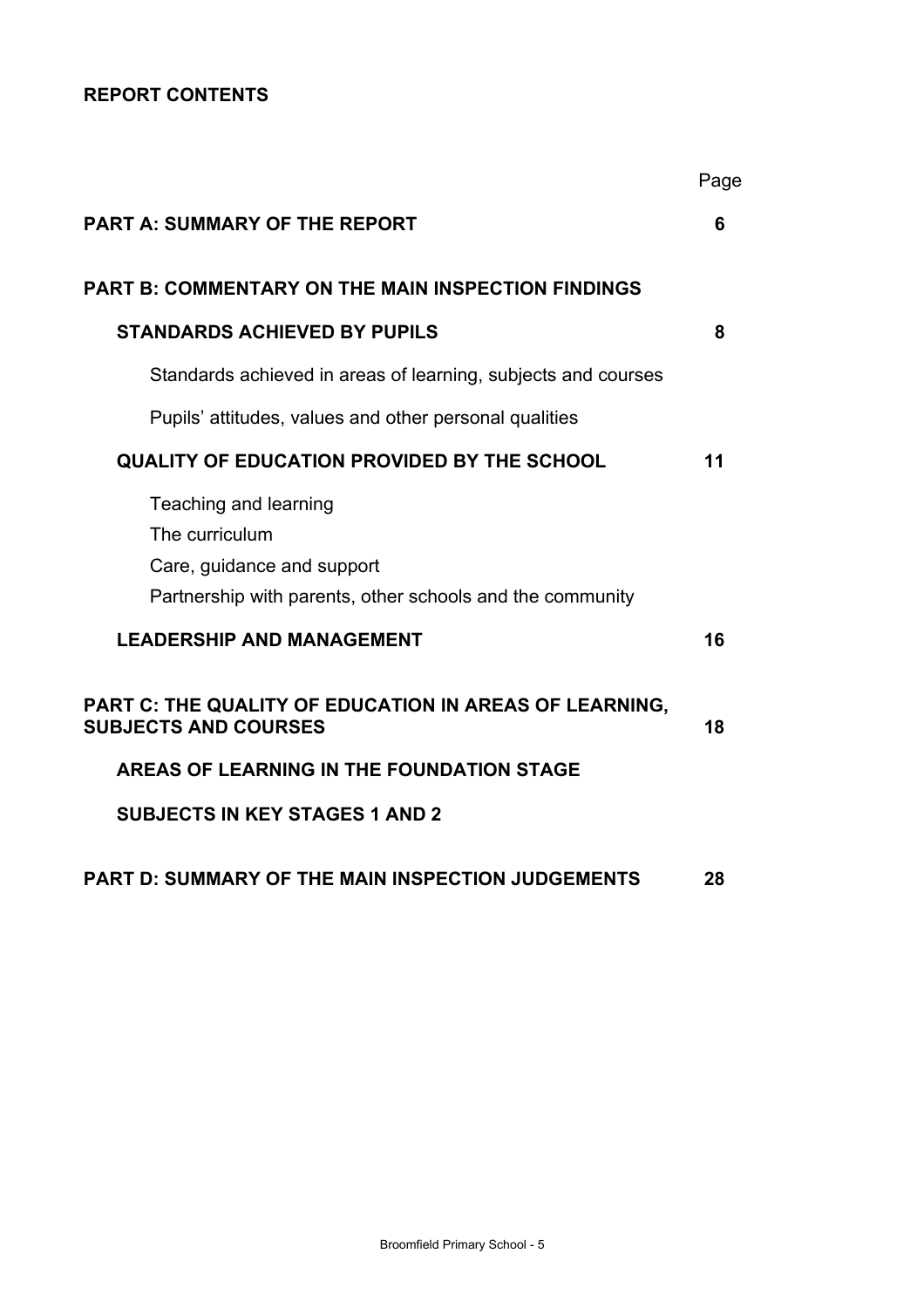# **PART A: SUMMARY OF THE REPORT**

## **OVERALL EVALUATION**

**Broomfield Primary School is providing a satisfactory education for its pupils**. Staff and governors have created a good atmosphere for learning in which all pupils, whatever their personal circumstances, benefit from all the school has to offer. Pupils' achievements are satisfactory overall and standards show some improvement. The quality of teaching and leadership and management are satisfactory. Pupils are valued and cared for very well. The school is providing satisfactory value for money.

The school's main strengths and weaknesses are

- Children in the Foundation Stage are provided with a very wide range of learning opportunities and achieve well
- The school has a positive ethos. Relationships and behaviour are very good
- Monitoring has not been sufficiently effective in identifying strengths and areas for improvement
- The school has a good range of assessment information but this has not been used systematically to set challenging targets for improvement
- Teaching is now good in mathematics. In physical education it is very good and standards are above average
- Good provision is made for pupils with special educational needs and those who are gifted and talented so they achieve well
- Partnership with parents and the community is very good

**The school has made satisfactory improvement since the last inspection**. Weaknesses such as the unsatisfactory ICT resources and a lack of guidance given to teachers in subjects such as art and music have been dealt with effectively. However, other aspects of the school's work, such as checking the quality of teaching and learning and the use of assessment information to identify priorities for improvement, have not been used effectively to help raise standards.

| <b>Results in National</b><br>Curriculum tests at the end |      | similar schools |      |      |
|-----------------------------------------------------------|------|-----------------|------|------|
| of Year 6, compared with:                                 | 2002 | 2003            | 2004 | 2004 |
| English                                                   |      |                 |      | B    |
| mathematics                                               |      | B               |      |      |
| science                                                   |      | E               |      |      |

#### **STANDARDS ACHIEVED**

*Key: A - well above average; B – above average; C – average; D – below average; E – well below average Similar schools are those whose pupils attained similarly at the end of Year 2.* 

**Pupils' achievements are satisfactory**. Children enter the reception year with a wide range of ability. Overall, their knowledge and skills are below those normally expected for their age. This is a decline since the time of the last inspection. In the reception classes they achieve well because teaching is good in all areas of learning. By the time they enter Year 1, most children achieve the expected goals for children's learning, and standards are in line with expectations, in all areas. In the 2004 national assessments for pupils at the end of Year 2 results in reading and writing were average. In mathematics they were below average. When compared to those of similar schools (that is, schools with a similar proportion of pupils known to be eligible for free school meals), results were well below average in reading writing and mathematics. Inspection evidence indicates that in the current Year 2 there has been some improvement in standards, particularly in mathematics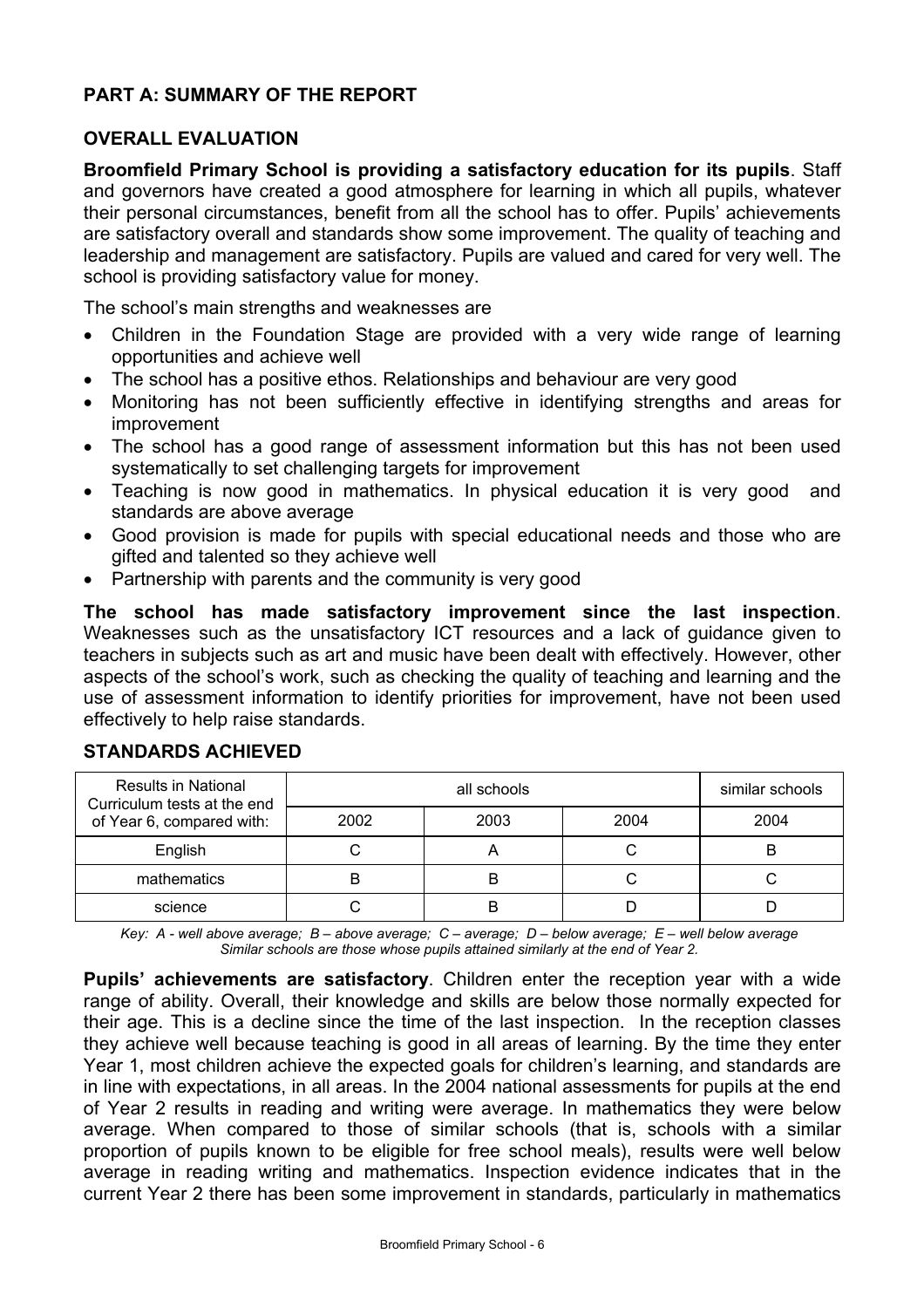and science. Standards overall are average and pupils are now achieving satisfactorily. Overall, results in the end of Year 6 national tests in 2004 were average. In the subjects inspected standards are average with standards that are above average in physical education. Pupils in Years 3 to 6 achieve satisfactorily overall. Pupils with special educational needs and those who are gifted and talented achieve well.

**Pupils' attitudes, values, behaviour and other personal qualities are very good**. They are supported by the good provision for their spiritual, moral, social and cultural development. Attendance is in line with the national average and pupils' punctuality is satisfactory.

## **QUALITY OF EDUCATION**

#### **The quality of education provided by the school is satisfactory**.

**The quality of teaching and learning is satisfactory**, with some strengths. The school has had a number of staff changes, which has led to some lack of continuity in some classes. This has slowed pupils' progress, but the situation is now more stable. Some monitoring of teaching and learning has taken place but this has not been sufficiently effective in identifying strengths and weaknesses in order to improve pupils' learning and standards in all subjects. Teaching is good in the reception classes. A very wide range of well-planned learning opportunities is given for all children and this enables them to make good progress. In Years 1 to 6 teachers plan work to ensure that the mixed age classes cover what they should. Teaching has shown improvement in mathematics and is now good. The school makes effective use of specialist teachers in physical education, science and music which is resulting in higher standards. In physical education very well planned and interesting lessons motivate pupils so that they are keen and work hard. Throughout the school, teachers are particularly good at managing pupils' behaviour and pupils are encouraged to collaborate and share ideas. The work of teaching assistants makes a significant contribution to pupils' learning. The quality of assessment and use of information is satisfactory overall. However, teachers' written comments on work do not always give pupils clear guidance on how they can improve their work.

The curriculum provides a satisfactory range of activities and good opportunities for enrichment. The school takes very good care of pupils. It involves them very well in its work by asking for and acting on their views on ways of improving school life. The school's partnership with parents is very good, as are its links with other schools and the wider community.

# **LEADERSHIP AND MANAGEMENT**

**Overall, leadership and management of the school are satisfactory**. The headteacher provides satisfactory leadership. The leadership of other key staff, governance and overall management of the school are satisfactory. Information collected about pupils' progress and from checking the quality of teaching and learning is not used as effectively as it might be to plan improvements in teaching and to raise achievement. Governors fulfil their statutory duties well but are not as clear as they should be about the school's strengths and weaknesses.

### **PARENTS' AND PUPILS' VIEWS OF THE SCHOOL**

Parents are very supportive of the school and the vast majority are very positive about the range of opportunities it provides. Pupils are very pleased with what the school offers.

#### **IMPROVEMENTS NEEDED**

The most important things the school should do to improve are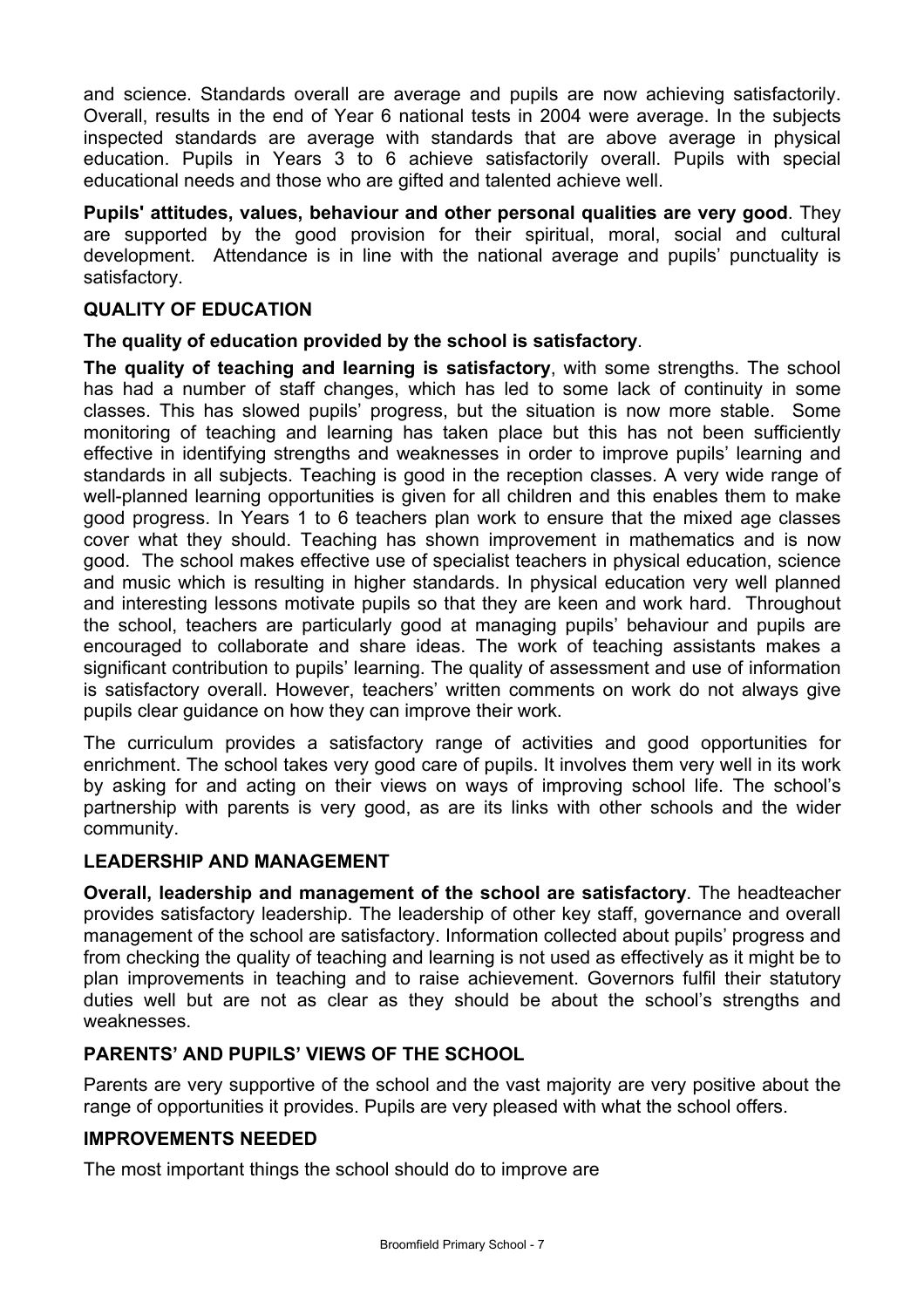- Ensure that subject leadership has a clear view of aspects of each subject in which pupils are achieving well and areas that need to be improved and act upon the findings
- Make effective use of assessment data to track the progress of different groups of pupils and set challenging targets for all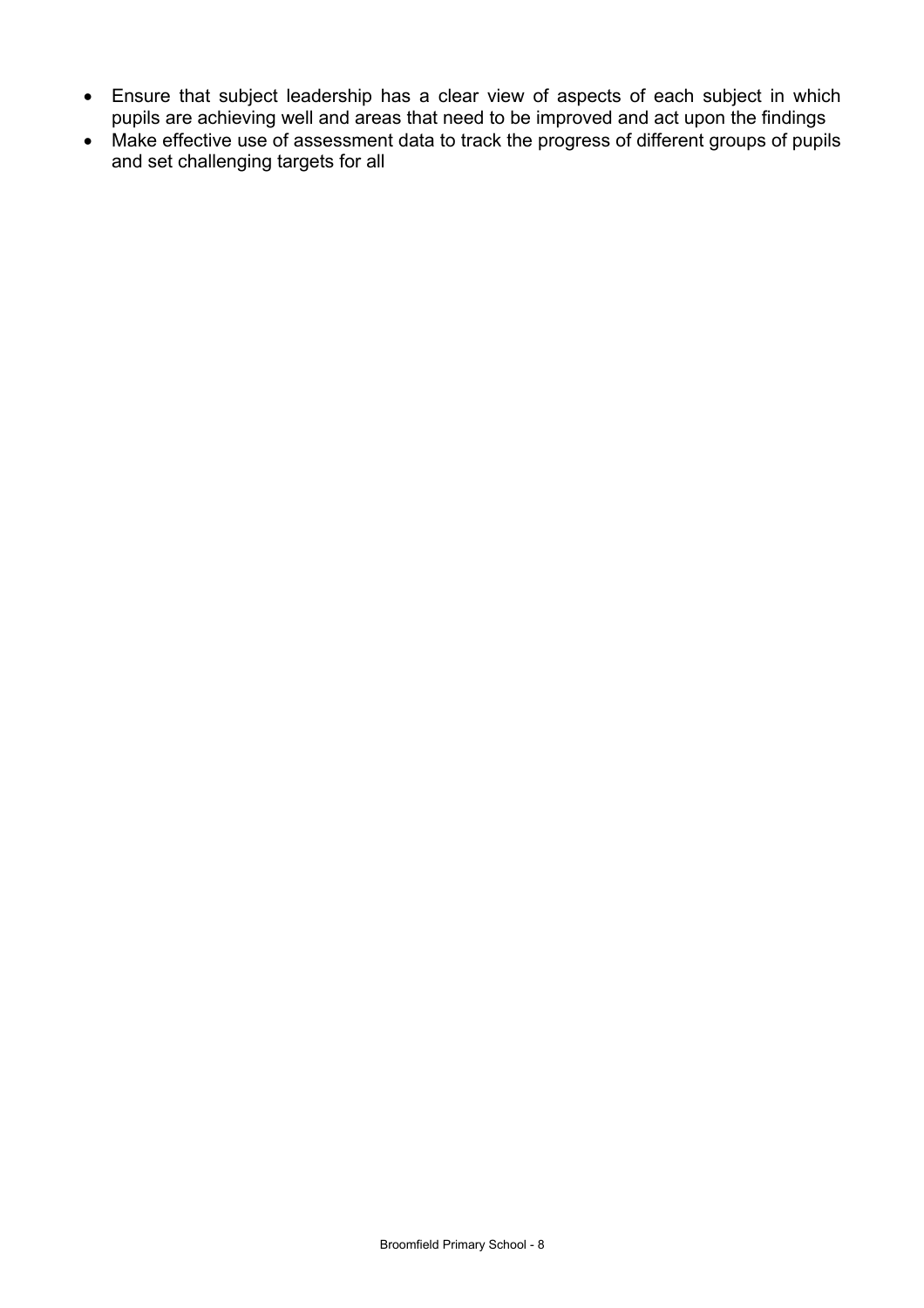# **PART B: COMMENTARY ON THE INSPECTION FINDINGS**

# **STANDARDS ACHIEVED BY PUPILS**

### **Standards achieved in areas of learning, subjects and courses**

Pupils' achievements **are satisfactory** overall. Children in the reception year achieve well. Achievement in Years 1 to 6 is satisfactory.

### **Main strengths and weaknesses**

- Children in the reception year achieve well
- Pupils with special educational needs achieve well
- Good use is made of specialist teachers who demonstrate teaching and provide guidance and support for staff. This enables very able pupils in particular to achieve well
- Staffing difficulties have had a negative impact on pupils' achievement in some classes
- Insufficient opportunities are provided for pupils to extend the written skills they learn in literacy lessons in other subjects

## **Commentary**

1. Children enter the reception classes with a wide range of ability. Generally they have knowledge and skills that are below those normally expected for their age and this is a decline since the previous inspection. Children's achievements are good overall, and they are very good in personal, social and emotional development, communication, language and literacy and knowledge and understanding of the world, which are their weakest developmental areas when they enter the school. A very wide range of learning opportunities are given for all children, including those with special educational needs and those for whom English is an additional language. Very good support is offered by teachers and teaching assistants, so that, by the time they enter Year 1, most children achieve the expected goals for children's learning, and standards are in line with expectations, in all areas.

# **Key Stage 1**

2. In the 2004 national assessments for pupils at the end of Year 2 results in reading and writing were average. In mathematics they were below average. When compared to those of similar schools (that is, schools with a similar proportion of pupils known to be eligible for free school meals), results were well below average in reading writing and mathematics. Based on teacher assessments, attainment in science was below average at the expected level 2 and average at the higher level 3. Improvement in results has been broadly in line with the national trend. In the previous three years results had been above or well above average in comparison with all schools nationally.

| Standards in: | School results | National results |
|---------------|----------------|------------------|
| reading       | 15.9(17.1)     | 15.8(15.7)       |
| writing       | 14.5 (15.2)    | 14.6 (14.6)      |
| mathematics   | 15.8(18.1)     | 16.2 (16.3)      |

*Standards in national tests at the end of Year 2 – average point scores in 2004* 

*There were 39 pupils in the year group. Figures in brackets are for the previous year.* 

# **Key Stage 2**

3. Results in Year 6 national tests in English, mathematics and science have shown some fluctuation over the last four years, and improvement has been below the national trend. Overall, results in 2004 were average when compared to those nationally. Comparing the Year 6 2004 results with those of the same year group when they were in Year 2 shows that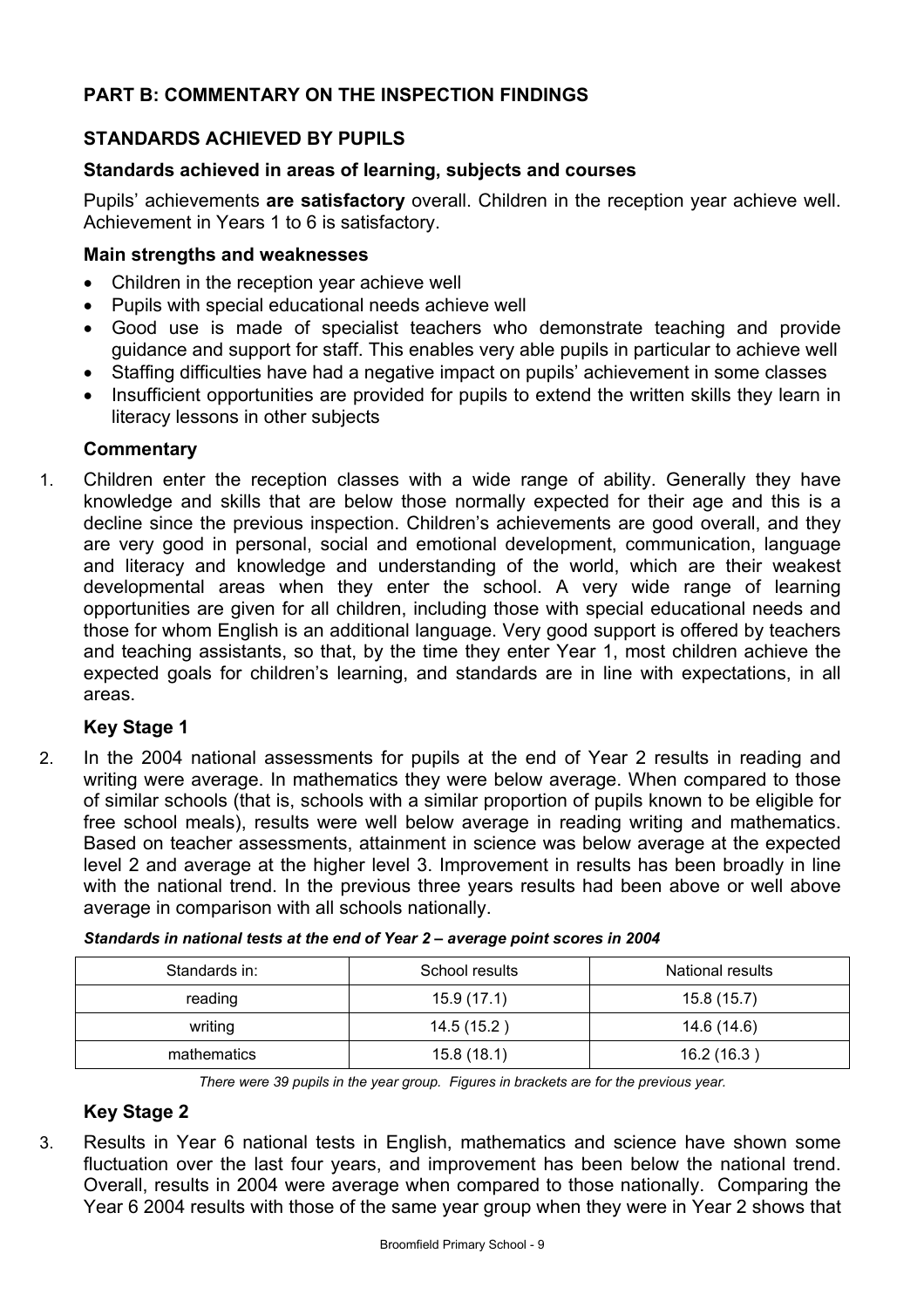pupils achieved well in English, satisfactorily in mathematics and not as well as expected in science. Overall, the performance of boys and girls was similar. The school did not meet the targets it set for English and mathematics in the 2004 tests, at the expected level 4. It met the target set for English at level 5 and just failed to meet it in mathematics. *Standards in national tests at the end of Year 6 – average point scores in 2004* 

| Standards in: | School results | National results |
|---------------|----------------|------------------|
| English       | 27.4 (29.1)    | 26.9 (26.8)      |
| mathematics   | 27.2 (27.9)    | 27.0 (26.8)      |
| science       | 28.1(29.8)     | 28.6 (28.6)      |

*There were 51 pupils in the year group. Figures in brackets are for the previous year.* 

- 4. Pupils are achieving satisfactorily in Years 1 to 6. Current standards are broadly average in English, mathematics, science and ICT, and average in almost all other subjects. In some classes staffing has not been stable and this has had a negative effect on standards and achievement. In classes that have been taught by a number of teachers pupils' books indicate that they have made less progress than other pupils of a similar age in the school. Staffing is now more stable and inspection evidence indicates that pupils are making satisfactory progress. Standards are above average in physical education. This is because the school makes good use of specialist teachers who demonstrate teaching and provide guidance and support for staff. The school has few pupils whose first language is not English. Inspection evidence shows that these pupils achieve as well as their peers.
- 5. Overall, pupils' skills in English are extended satisfactorily in other subjects. Good questioning in class, together with opportunities to evaluate their work develop their speaking, listening and reading skills. However, insufficient opportunities are planned for pupils to develop their written work. There is very limited evidence of the range of writing being extended in history, geography or religious education and technical writing is not enriched within the context of science.
- 6. Satisfactory opportunities are provided for pupils to develop their mathematical and ICT skills through work in other subjects. In design and technology and history, for example, pupils draw detailed plans, complete with measurements, for making model houses based on those made by Vikings. In ICT they create spreadsheets with which to calculate the cost of food for a party, and graphs are used to illustrate results of surveys. Pupils develop their ICT skills effectively through the use of graphics programs in their art and design and technology work, for example, to create cards using a range of techniques. Pupil's research information from a variety of sources on the Internet and this is used in subjects such as geography to create PowerPoint presentations.
- 7. The school works hard to ensure that all pupils achieve equally well. Pupils with special educational needs are provided with precise plans for the next steps in their learning, which are reviewed and updated regularly, so they achieve well and the majority meet or exceed the targets set for them. The school is also sensitive to the needs of very able pupils and, where appropriate, makes good provision for them to be taught in groups or by specialist teachers so that they can be suitably challenged. As a result, all these pupils achieve well.

# **Pupils' attitudes, values and other personal qualities**

Pupils' attitudes, behaviour and other personal qualities are very good, they are supported by very good relationships and are a strength of the school. Provision for their social and moral development is very good, and for their spiritual and cultural, including multi-cultural development, is good. Most pupils attend school regularly and on time but a few do not and this affects overall attendance levels, which are satisfactory.

### **Main strengths**

• Pupils' very good relationships with teachers and each other support their learning well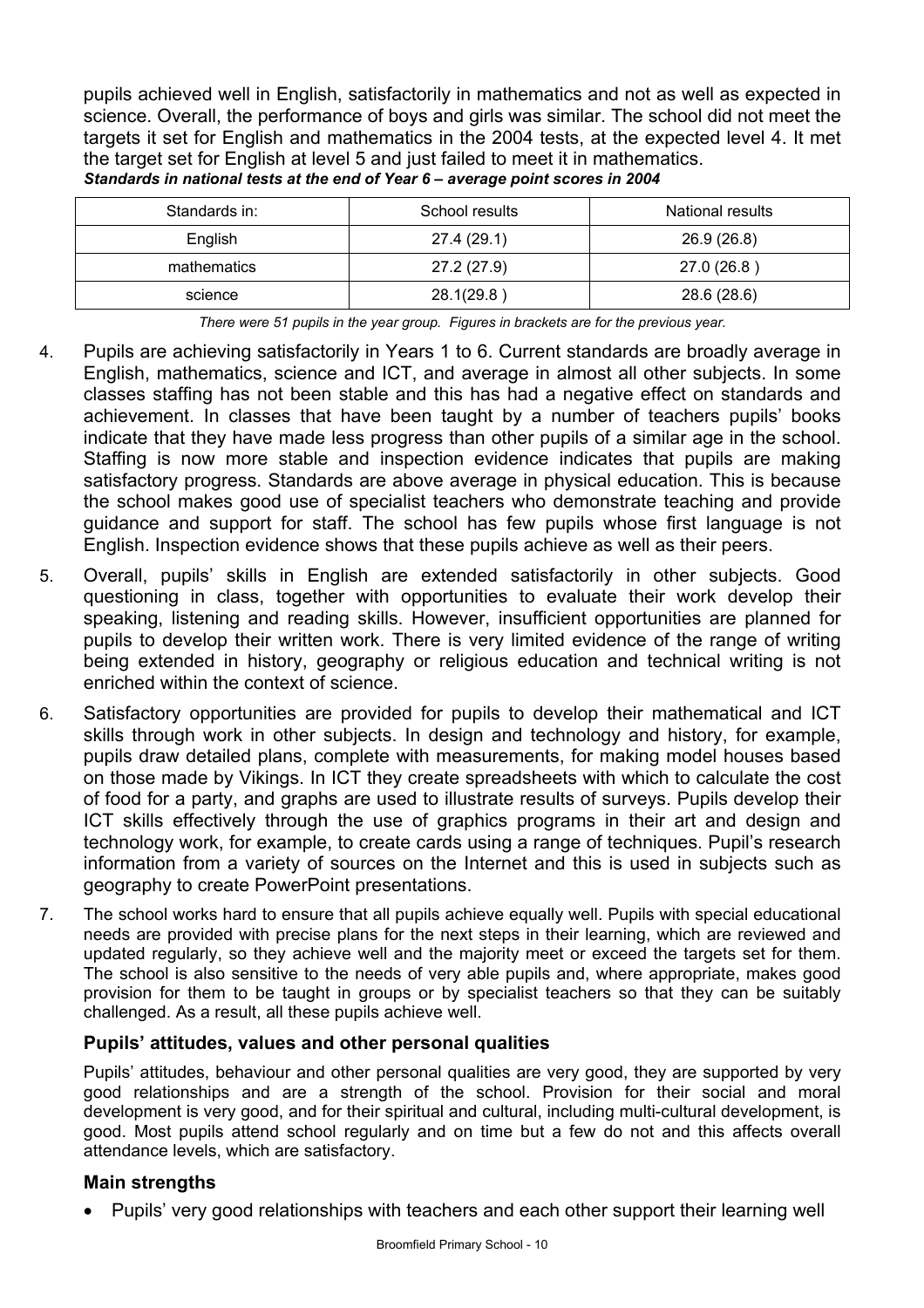- Pupils enjoy coming to school and behave very well around the school and in lessons. Those pupils given responsibilities around the school carry them out with confidence
- Assemblies are of high quality, they provide good opportunities for reflection and do much to enhance pupils' spiritual, moral and social development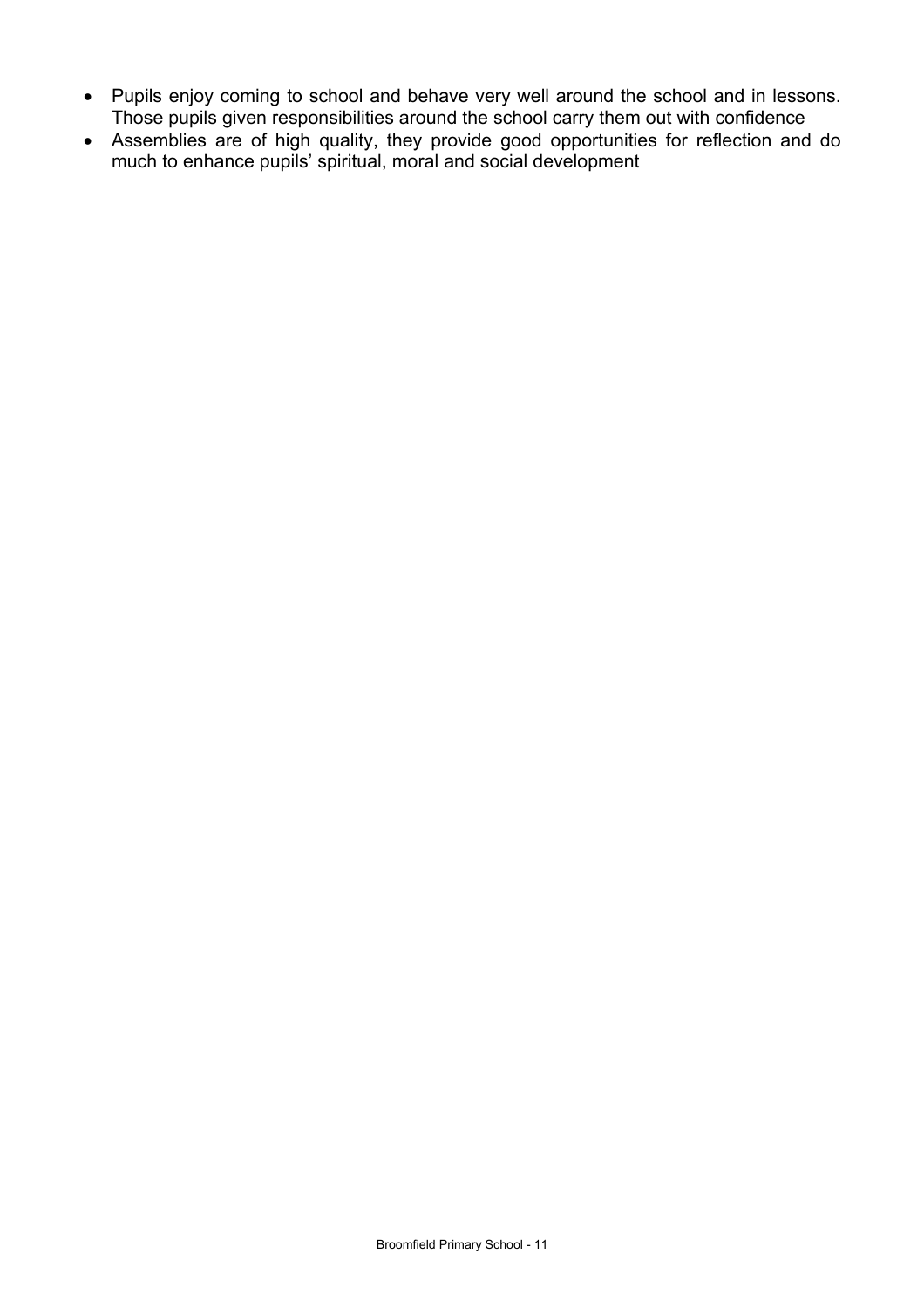### **Commentary**

- 8. The very good quality relationships encourage pupils to be enthusiastic and to want to do well. They are a strength of the school. Pupils are confident and capable, they feel valued because they are treated with respect and staff work very successfully to build their selfesteem. They work and play well together, which enhances their learning opportunities. Praise is used effectively to support pupils' very positive attitudes to their learning.
- 9. A clear and consistently applied behaviour policy, together with an understanding of what is expected have been successful in improving behaviour and it is now very good. In a lesson for reception children and in a dance class for Years 5 and 6, behaviour was outstanding. Pupils appreciate the system of rewards and understand the consequences if they do not behave well. The whole school area is treated with respect and very carefully looked after. The garden created by neighbourhood gardening volunteers, adds significantly to the environment. In the playground, careful supervision and a wide range of activities encourage pupils to develop very good levels of independence and they play together very well. Pupils report that any instances of bullying are dealt with quickly and effectively. There are very few exclusions.

#### *Ethnic background of pupils*

|  |  | <b>Exclusions in the last school year</b> |  |
|--|--|-------------------------------------------|--|
|--|--|-------------------------------------------|--|

| Categories used in the Annual School Census         | No of pupils<br>on roll | Number of<br>fixed period<br>exclusions | Number of<br>permanent<br>exclusions |
|-----------------------------------------------------|-------------------------|-----------------------------------------|--------------------------------------|
| White - British                                     | 244                     |                                         |                                      |
| White – any other White background                  | 8                       |                                         |                                      |
| Mixed – White and Black Caribbean                   | 2                       |                                         |                                      |
| Mixed – White and Asian                             |                         |                                         |                                      |
| Mixed – any other mixed background                  |                         |                                         |                                      |
| Asian or Asian British – Indian                     | 4                       |                                         |                                      |
| Asian or Asian British - Pakistani                  | 3                       |                                         |                                      |
| Asian or Asian British – any other Asian background |                         |                                         |                                      |
| Black or Black British - African                    | $\overline{2}$          |                                         |                                      |
| Any other ethnic group                              |                         |                                         |                                      |

*The table gives the number of exclusions, which may be different from the number of pupils excluded.*

- 10. Pupils clearly enjoy coming to school because it is a happy and welcoming place. They are friendly, courteous to each other and to visitors and keen to discuss their work. Those pupils given responsibilities around the school carry them out with confidence. The 'Friendship Seat' in the playground is used well and together with the 'Playground Friends' ensures that no one is left out. In lessons, pupils settle quickly to work, listen carefully and concentrate well on their tasks. Younger pupils occasionally become restless when rules are not made clear or when explanations and introductions are too long. Pupils are particularly helpful to their classmates who have special educational needs. They are fully involved into the life and work of the school.
- 11. Assemblies are carefully planned and make a good contribution to pupils' spiritual, moral, social and cultural development. Pupils clearly understand the difference between right and wrong and discuss moral and social issues very thoughtfully through the programme of personal, social and health education (PSHE). The school uses a wide range of visits and visitors well to interest pupils and support their personal development. For example, pupils in Years 5 and 6 enjoy a residential visit, which helps to develop teamwork and social skills. During 'Culture week' pupils had an opportunity to explore art, music, dance and food from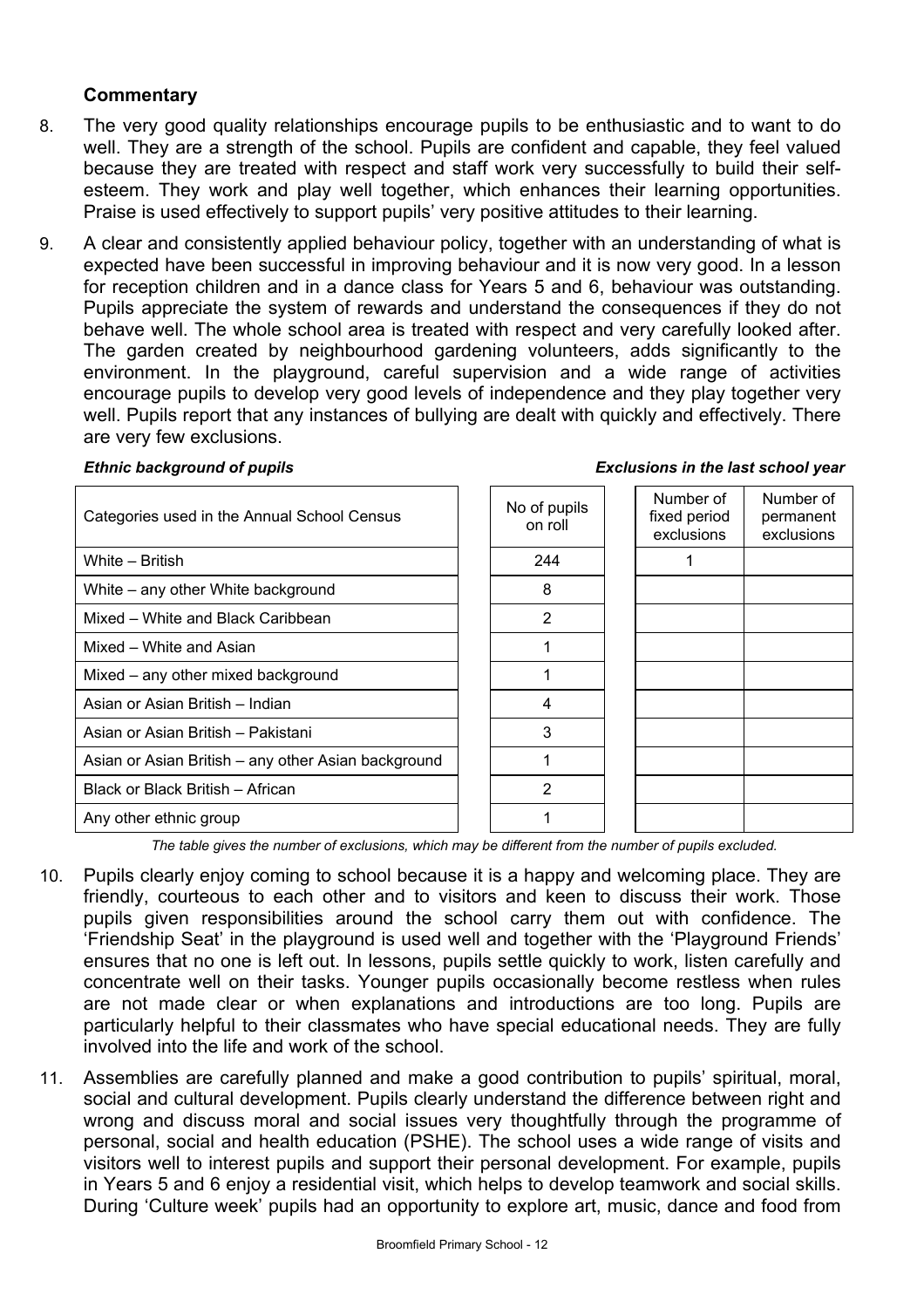other countries and they have visited the Mandir (Hindu place of worship). There are regular visits from other clergy and the Church is used well to support learning. High quality displays add to the pupils' awareness of different cultures.

12. Attendance is in line with the national average and is satisfactory. The most recent attendance figures show improvement. The home school liaison worker and the educational welfare officer try exceptionally hard to encourage regular attendance but a few families have problems getting their children to school regularly and on time. Unauthorised absence is below the national average.

| Attendance in the latest complete reporting year (%) |  |  |  |  |
|------------------------------------------------------|--|--|--|--|
|                                                      |  |  |  |  |

| Authorised absence |      |  | Unauthorised absence |     |
|--------------------|------|--|----------------------|-----|
| School data        | 5.3  |  | School data          | 0.O |
| National data      | b. 1 |  | National data        | J.4 |

*The table gives the percentage of half days (sessions) missed through absence for the latest complete reporting year.*

# **QUALITY OF EDUCATION PROVIDED BY THE SCHOOL**

The quality of education provided by the school is satisfactory.

### **Teaching and learning**

The quality of teaching is similar to that reported at the time of the previous inspection. Teaching and learning are satisfactory overall, with some strengths. They are good in the reception classes and satisfactory in Years 1 to 6. The quality of assessment of pupils' work is satisfactory overall.

### **Main strengths and weaknesses**

- Teaching is good in the reception classes and in mathematics in Years 1 to 6
- Effective use is made of specialist teachers in physical education, science and music which is resulting in higher standards
- Staffing difficulties have had a negative impact on pupils' learning in some classes
- Teachers insist on high standards of behaviour and pupils are encouraged to work collaboratively
- Pupils with special educational needs are taught well because teaching is focused on individual needs and assistants are well trained and support learning well
- Assessment information has not been used systematically to set challenging targets for improvement, and marking does not always help pupils know what they have to do to improve

### **Commentary**

*Summary of teaching observed during the inspection in 32 lessons*

| Excellent | Very good | Good     | Satisfactory | Unsatisfactory | Poor   | Very Poor |
|-----------|-----------|----------|--------------|----------------|--------|-----------|
| 0(0%)     | (16%)     | 15 (47%) | 12 (37%)     | $0(0\% )$      | 0 (0%) | $0(0\%)$  |

*The table gives the number of lessons observed in each of the seven categories used to make judgements about lessons; figures in brackets show percentages where 30 or more lessons are seen.* 

13. Teaching and learning in the reception classes are good. Teachers and teaching assistants work well as a team. Staff are knowledgeable about how children of this age learn best and provide a very wide range of learning opportunities for children using a variety of resources. Children are given consistent encouragement and adults work hard to engage their interest in activities.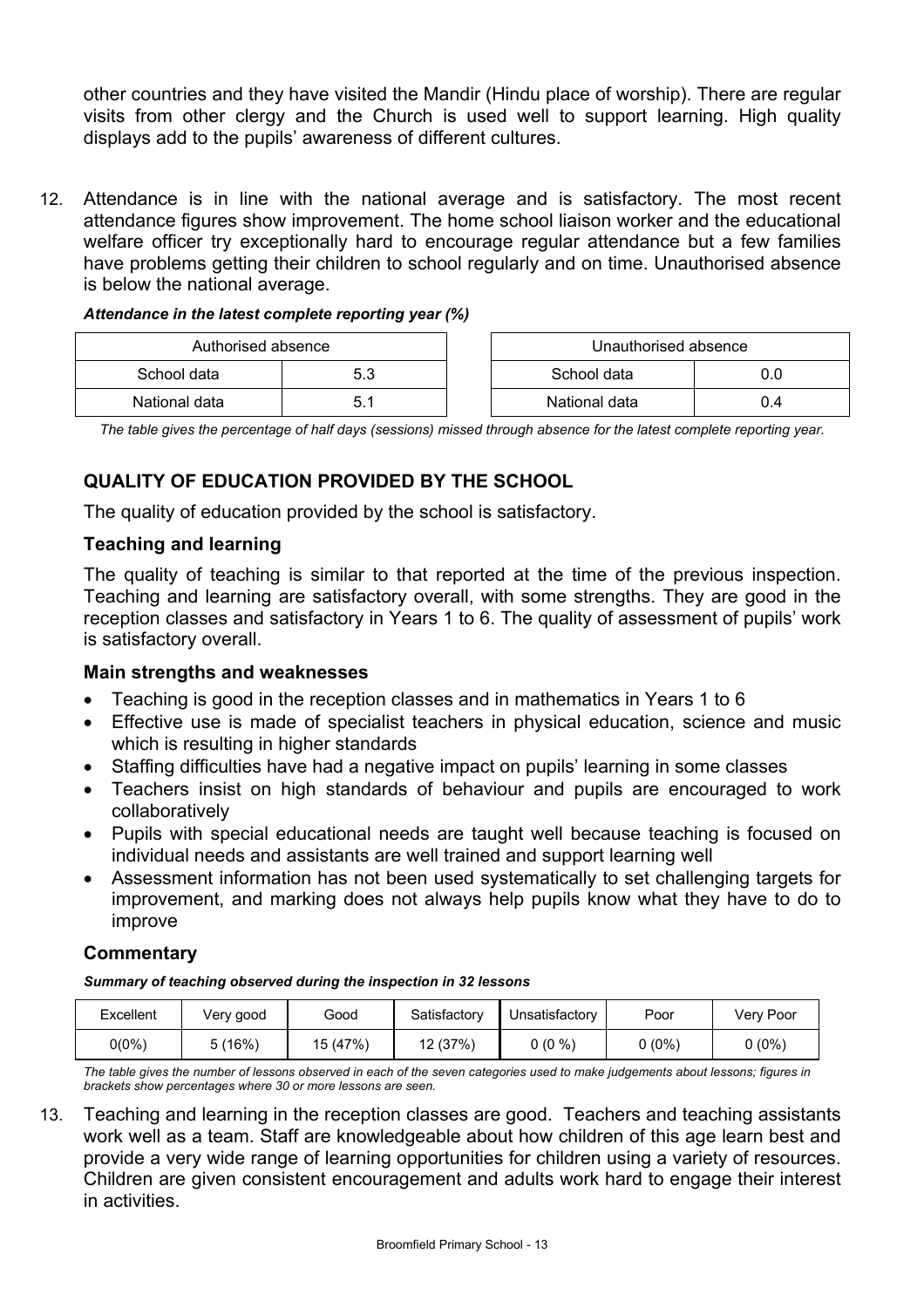- 14. The teaching of mathematics shows improvement and is now good. Appropriate emphasis is placed on encouraging pupils to work independently at solving problems. For example, in a Year 5 and 6 lesson pupils enjoyed the practical challenge set by work related to a recent residential visit to Yorkshire. As they worked out the cost of taking a family to various tourist attractions they were challenged by the teacher to explain, using accurate mathematical terms, how they had calculated their answers and to identify quicker ways of doing it. In addition to relishing the increasingly difficult problems set as the lesson progressed, they also enjoyed experimenting with new ways of working and confidently accepted wrong answers as a valuable part of their learning.
- 15. The teaching of physical education is very good. Both the school's own staff, and a specialist teacher from a local secondary school, provide very well planned and interesting lessons so that pupils are very keen and work hard and their skills and physical fitness are developed very well. In a very effective music lesson very good teaching and learning occurred when the teacher had very secure knowledge of the subject, and when pupils were engaged in activities which encouraged good listening skills. Pupils' knowledge of string instruments was developed very well by looking at the instruments on display and by listening to appropriate pieces of music by well known composers which demonstrated the style of playing and range of each instrument.
- 16. The school has been through a period of staffing difficulties and this has had a negative effect on teaching and learning over time, in some classes. The situation has now improved and evidence of recent work in pupils' books and the lessons observed indicates that pupils' learning is now satisfactory overall.
- 17. Very good relationships between staff and pupils are evident throughout the school. Teachers value what pupils have to say and this gives pupils the confidence to ask and answer questions. They encourage pupils to put forward their ideas and give praise. Effective lessons in English are characterised by a range of activities that encourage pupils to develop their thinking and try new words. In these lessons, teachers encourage pupils to take risks with language as they explore meaning and style. This results in good learning.
- 18. Throughout the school teachers insist on high standards of behaviour and pupils are encouraged to collaborate and share ideas and resources. This worked well in a Year 1 and 2 science lesson where well established classroom routines ensured that pupils were able to work productively on investigating pulling and pushing. Adults and teaching assistants worked with groups and helped guide pupils to share resources and ideas and record their results. Pupils then reported back to the whole-class. The teacher asked careful questions to check pupils' understanding and encouraged them to justify what they were saying. In this lesson high expectations of pupils' behaviour resulted in pupils completing the practical tasks and developing their understanding well.
- 19. Satisfactory lessons have some of the features of good and very good lessons. However, in a number of these the pace was too slow and pupils were not given clear timescales for the completion of tasks so they took too long to complete the work. In some lessons, the teacher tended to spend too long talking about what was to be completed and this resulted in pupils spending significant periods listening rather than being engaged in the planned activities and developing their skills. This again slowed the pace and meant that pupils only made satisfactory progress with their learning. In science, a weakness in teaching is that much of the work in pupils' books is recorded using work sheets. The same sheets are used for pupils of all levels of attainment and do not meet their needs in full. For example, they do not provide sufficient opportunities for the highest-attainers to write in more detail and draw annotated diagrams.
- 20. Pupils with special educational needs are taught well. Teaching assistants are well trained and support pupils effectively, including those with emotional needs and those with visual or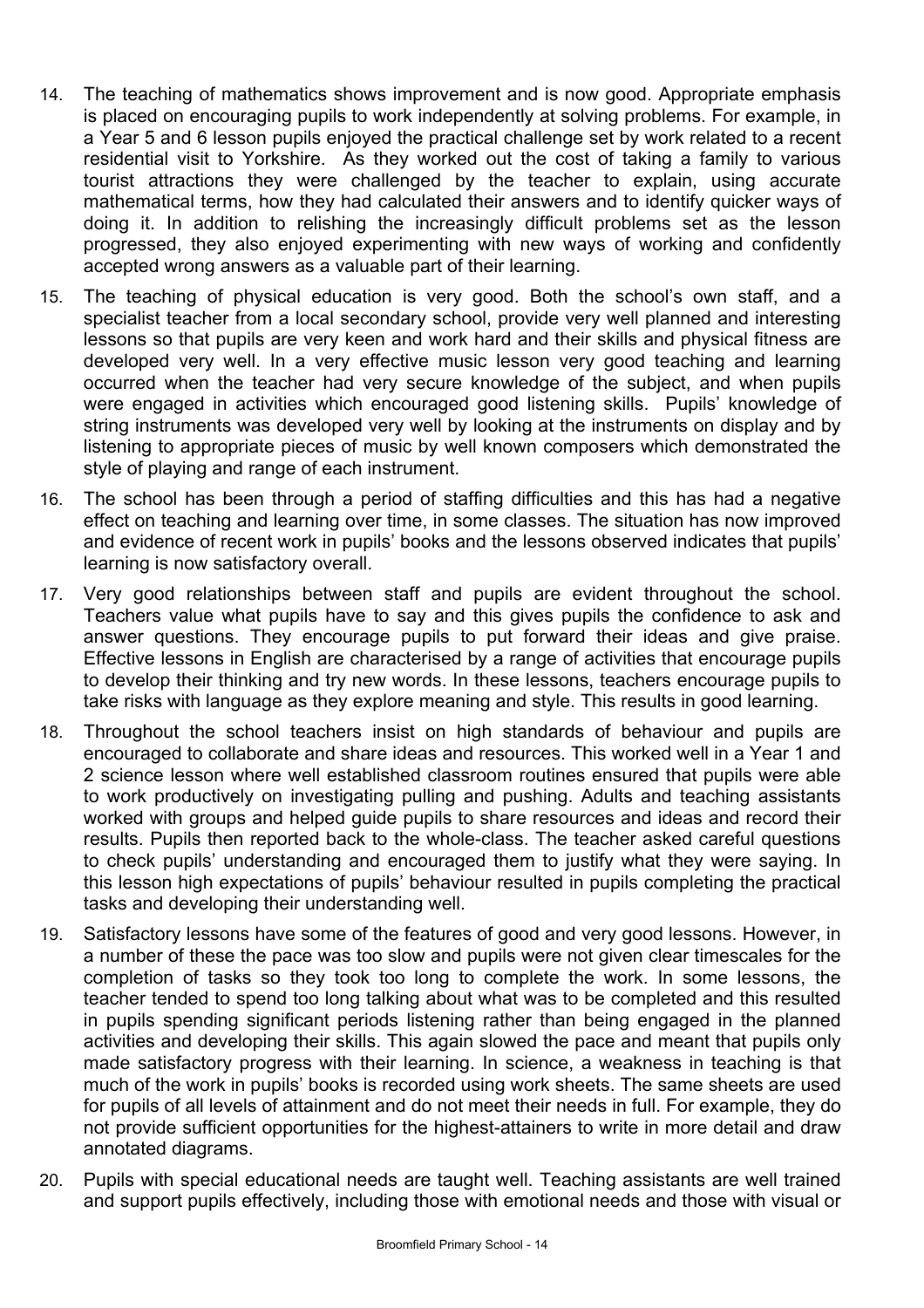hearing impairment. They ensure that all pupils are fully included in the life of the school. The school regularly reviews pupils' needs and allocates support accordingly. The system for tracking these pupils' progress provides governors with clear and quantifiable evidence of success when the relevant section of the school improvement plan is reviewed. Individual education plans are written, after discussion with staff, parents and the pupils themselves, and reviewed termly. The school is also sensitive to the needs of very able pupils and, where appropriate, makes good provision for them to be taught in groups or by specialist teachers so that they can be suitably challenged. As a result, all these pupils achieve well.

21. In the reception classes assessment arrangements are very good and give staff a clear understanding of the strengths and weaknesses in key aspects of children's progress. Very effective daily assessment procedures for checking on pupils' progress are in place, and this gives teaching staff a clear view of each child's achievement of the early years' stepping stones. Assessment is satisfactory in the rest of the school. A wide range of information is collected but this has not been used systematically to set challenging targets for improvement and plan future learning. More detailed analysis of test results has recently been undertaken in English and mathematics but it is too early to measure the impact of this overall. In mathematics the recently introduced system for evaluating samples of pupils work against National Curriculum levels is a sound foundation on which to continue the improvement in teaching. The quality of marking is variable. The best marking has notes which clearly indicate how pupils can improve, however, too much takes the form of ticks and offers too little guidance.

## **The curriculum**

The school provides a satisfactory curriculum enriched by a good range of additional activities. Accommodation and resources are satisfactory overall but very good in the Foundation Stage.

### **Main strengths and weaknesses**

- The curriculum in the Foundation Stage is very good with a very wide range of interesting and varied activities
- The accommodation in the Foundation Stage is excellent
- Teaching assistants are well trained and provide good additional activities for pupils with special educational needs
- Pupils' learning is enriched well by after-school clubs and a good range of extra activities both in and out of school
- Some teaching areas are cramped and limit the scope for practical activities

- 22. Satisfactory improvement has been made since the time of the last inspection. Improvements include the ICT suite which is leading to higher achievement and the inclusion of all pupils in the whole curriculum. In addition, the school is planning to extend the school day to allow more time for teaching and learning.
- 23. The school provides a satisfactory curriculum overall. There are pupils from two year groups in all classes and planning ensures that there is no unnecessary repetition of the themes that are taught. However, the school has yet to develop rigorous plans to ensure that pupils develop their skills sequentially through the topics they study. Further developments to the curriculum are planned.
- 24. Provision for PSHE is good. Planning ensures that sex and relationships education and drug awareness form an important part of the curriculum and the school meets all statutory requirements. The curriculum for children under five is very good. National guidance is successfully used to plan a range of interesting and relevant activities.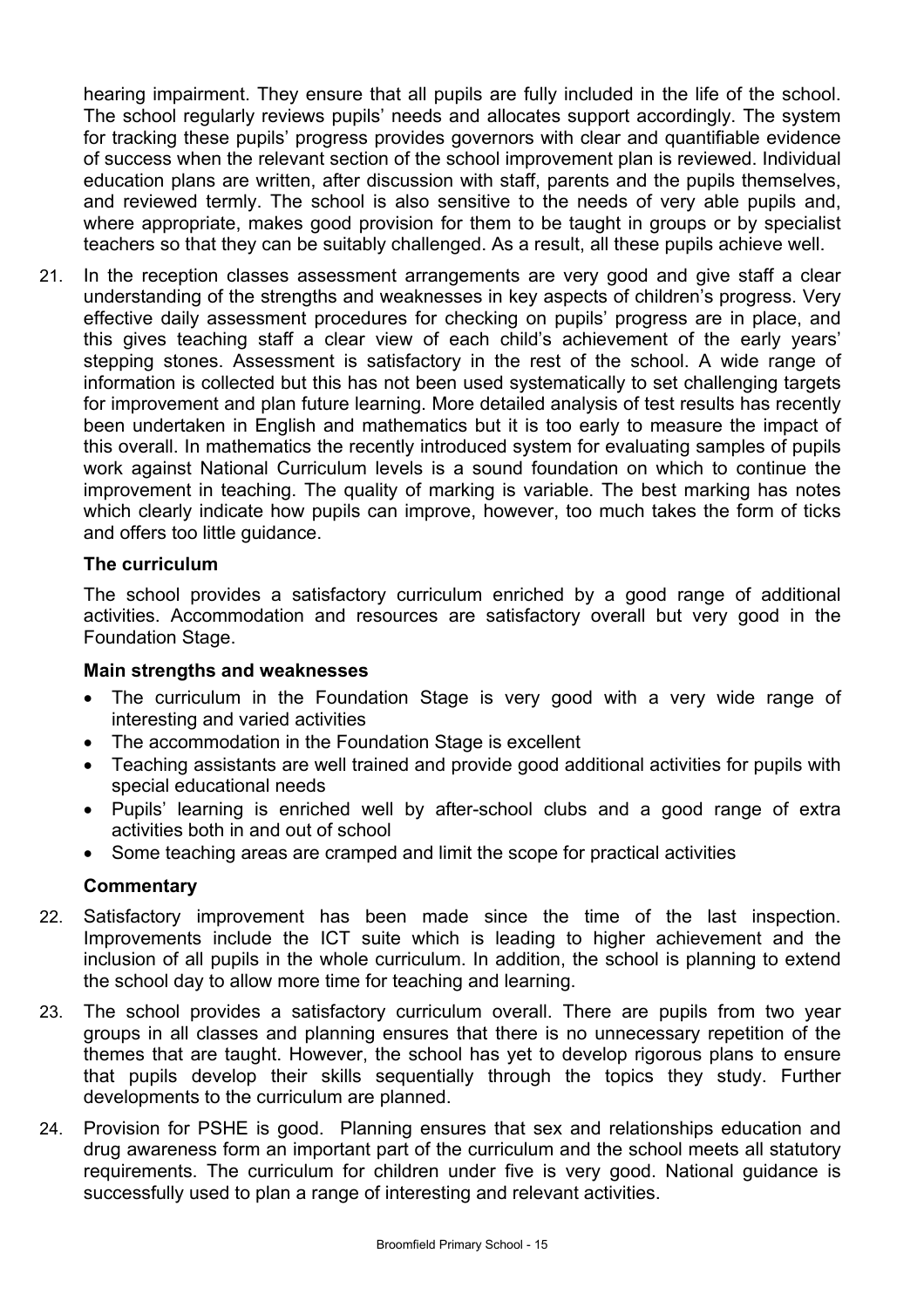- 25. Provision for pupils with special educational needs is good. Teaching assistants know the pupils well and are well trained to cater for their needs, including pupils who are vulnerable to emotional difficulties who receive particularly good support. Pupils in Years 3 to 6 are set by ability in literacy and mathematics so that work can be more closely matched to their needs. Pupils with a particular talent are encouraged to pursue these through special events and teaching at local secondary schools, or through opportunities for joining local sports clubs or learning a musical instrument. As a result, all pupils, whatever their ability or need, including those learning English as an additional language, are fully involved in all the curriculum has to offer.
- 26. The school places emphasis on providing additional activities such as drama and Spanish and a good range of after-school clubs, including music, art, sport and games. These activities help pupils to consolidate and extend what they are learning in lessons. They also contribute successfully to the development of social skills in the school and the positive attitudes towards learning and behaviour in lessons. All pupils in Years 3 to 6 benefit from a weekly lesson in Spanish taught by a specialist instructor and this work is supported by the use of Spanish words and numbers around the classrooms. The pupils are proud of their growing knowledge of the language.
- 27. The school now has sufficient teaching and support staff as recent staffing difficulties have been overcome. New classrooms and gardens in the Foundation Stage provide children with an excellent space in which to develop their learning. Optimum use is made of the rest of the school's well-cared for accommodation and outdoor areas. The school has made very good provision for pupils with physical disabilities and visual impairment. Corridors and classrooms are bright with interesting displays that enrich the curriculum and encourage pupils to explore ideas. The rooms are somewhat cramped and they limit the range of activities that teachers can undertake during lessons as often there is little room for pupils to move out of their chairs. The size of the hall is also inadequate for some physical education activities and limits the scope for good teaching. The school is resourced to a satisfactory level and is currently refitting its library area with money donated by the Parents' Association. The ICT suite is an addition since the time of the last inspection and enables all pupils to have access to the full range of learning in this area.

### **Care, guidance and support**

The school makes very good arrangements for the care, health and safety of pupils, and this supports the school's ethos well. Relationships between children and adults are very good. The school seeks and values pupils' views, they feel safe and are confident that they will be listened to.

### **Main strengths and weaknesses**

- Pupils' health, safety, attendance and welfare are very carefully monitored and procedures for keeping the whole school community safe work very successfully.
- Pupils' induction and transition are managed very well
- Pupils are very positive about their experience in school
- Targets are not specific enough or challenging enough to help pupils improve

### **Commentary**

28. Pupils' health, safety and welfare are monitored rigorously by means of very good routines and practices, which work very effectively to keep everyone safe. All staff have received training and have a very good awareness of child protection procedures. Pupils are encouraged to attend school regularly, and most parents and pupils understand how important this is. The healthy schools initiative encourages pupils to think about healthy food and a healthy body. All staff have received at least basic first aid training and provide very good care for pupils who are hurt or unwell. Regular risk assessments and checks on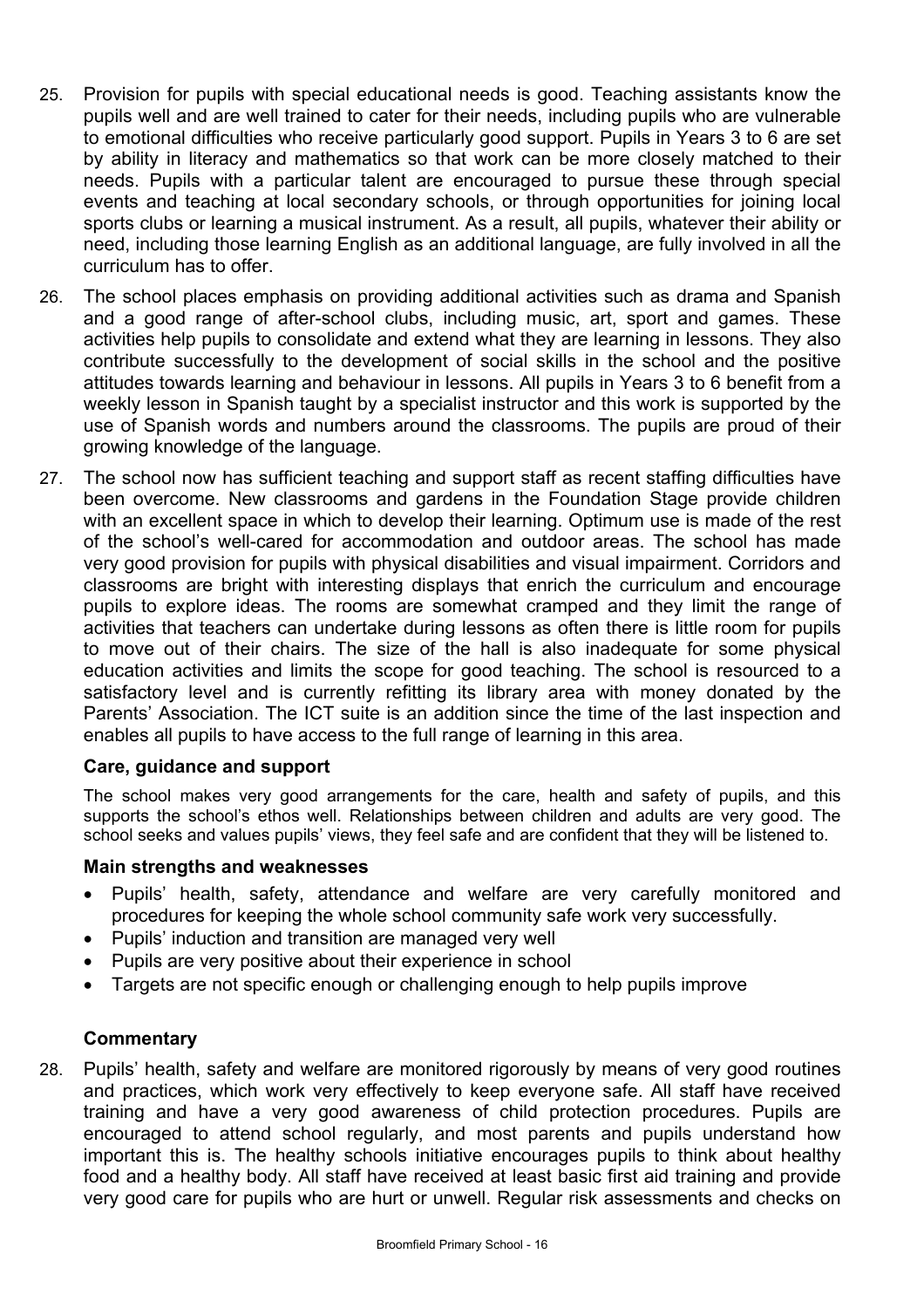items such as electrical and physical education equipment are carefully recorded. The school makes good use of road safety information and cycle training courses to teach pupils how to be safe on the roads and is trying to establish a second 'walking bus'.

- 29. Arrangements for children starting and for those moving on to the next stage of their education are very good. Children visit during the school day and are invited to share school activities. Parents are introduced to the school and given very good information about expectations. Staff from the reception classes make a home visit. Most pupils move to the nearby secondary school and the very good links include regular input into the junior school curriculum by secondary school staff which supports the achievement of very able pupils in particular.
- 30. Pupils are supervised very carefully throughout the day and this makes a significant contribution to their safety, as well as encouraging very strong relationships. They say their teachers are fair and kind and they are effectively supported in their learning by the help and guidance they receive. When there are personal difficulties, the school's very good communication with parents, and the involvement of the school liaison officer and of other groups such as social services helps resolve them. Class teachers know the pupils and their families very well and offer very good support, advice and guidance in relation to their personal development. They are alert to pupils' learning needs and do their best to support them. Parents are very pleased with the care their children receive and pupils say they enjoy coming to school. During discussions pupils commented favourably about the school. They said class and school councils gave them an opportunity to express their views and they know that they will be listened to. For example, the toilets have been redecorated following suggestions from the council.
- 31. The assessment procedures now in place to check on pupils' progress are satisfactory. Individual pupil performance in English, mathematics and science tests is recorded and analysed. This informs teachers about which topics need targeting in the future and indicates which pupils need extra support. Pupils are also given targets which follow through the learning objectives in reading, writing, mathematics and science and these are shared with parents. However, these targets are not specific or challenging enough to help pupils know what they personally should be doing next to improve.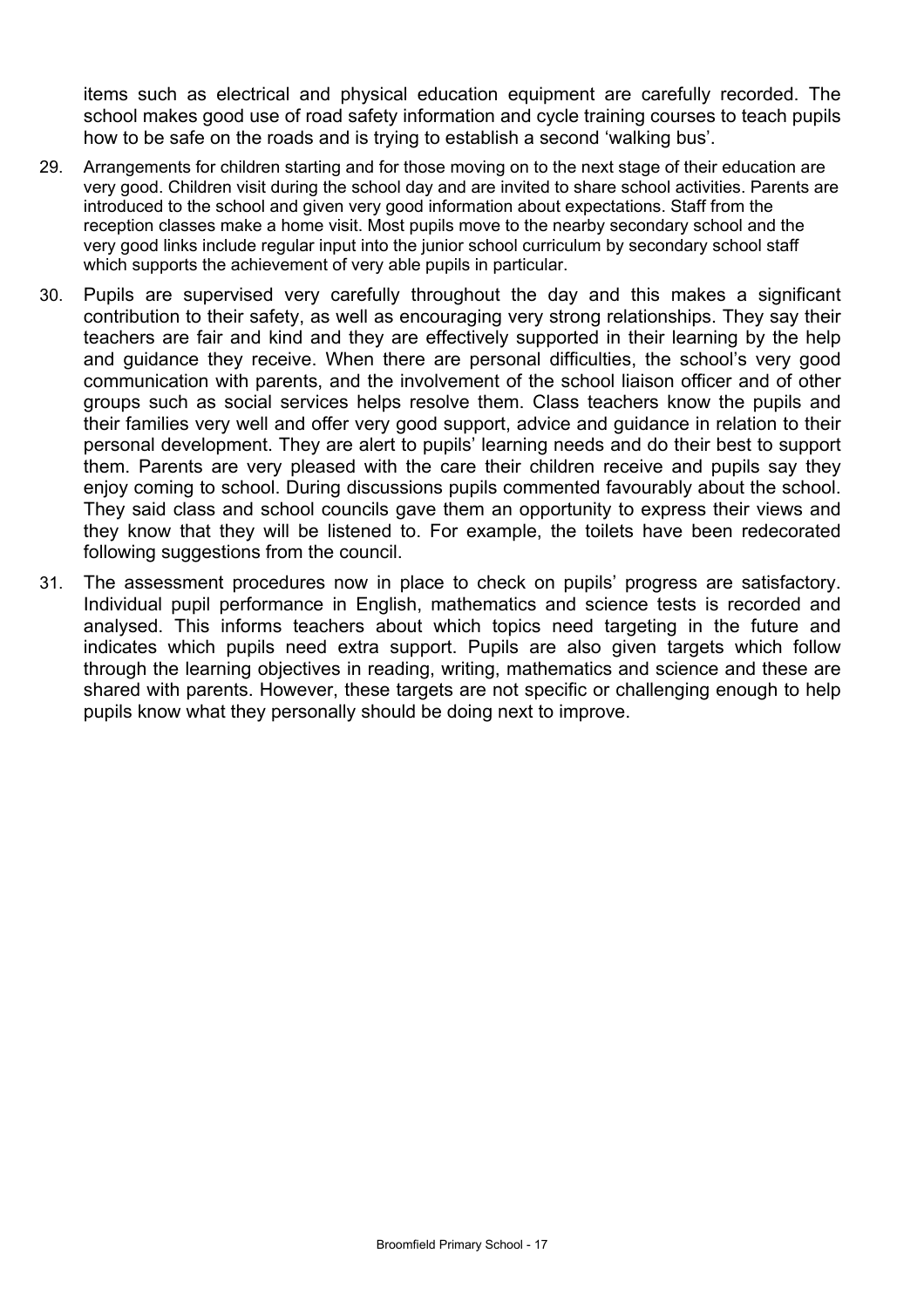## **Partnership with parents, other schools and the community**

Parents are appreciative of the very good links, the regular and effective communication and the school's welcoming approach. Links with the local and wider community and with other schools are very good and support pupils' learning well.

#### **Main strengths**

- Parents are very pleased with what the school offers and with the information they receive and many parents help in school and on visits
- The parent teacher association is very successful
- Very good links with the community support and extend the work of the school
- Transition is managed very smoothly because of the very strong links with other schools

- 32. The school builds and maintains very good links with parents who are very pleased with the care and education their children receive. They praise the staff and say that their children like school, behave very well and are expected to work hard; this helps them to learn. The school is quick to respond to any concerns that are raised and procedures for dealing with complaints are efficient. Parents say they always feel welcome in the school and find the staff very approachable. The school seeks and responds to parents' views very well. Many parents help in school and on the many visits, and they support their children's learning well at home. Parents who work in school are a valuable asset because they are given good information, understand what is expected of them and provide help where needed. They help with reading and on the many visits. Parents are fully involved with the neighbourhood garden and with other work around the school.
- 33. Parents receive a very good range of information, including lively newsletters, curriculum information and regular parents' meetings. Annual reports, the school prospectus and the governors' annual report to parents are clearly set out, and meet statutory requirements. Questionnaires and meetings identify parents' strong satisfaction with their children's education and this has been maintained since the last inspection. The staff and parents work very well together and the parent teacher association raises substantial funds, which provide valuable extra resources such as the very popular climbing frame in the playground. Each class receives a sum of money towards visits and their Christmas activities.
- 34. Pupils benefit from the many links with the local community. The Inland Revenue provide reading and numeracy partners. Ministers from a number of denominations come into school and lead discussions and school assemblies and the local area is used successfully to support the curriculum. Theatre and music groups support work in art, design, music and science and pupils take part in infant and junior music festivals. Pupils raise funds for those less fortunate including the local cancer care centre and supported the 'Barnardo's concert at the Albert Hall. Pupils visit the local radio station and the ongoing project with BBC Neighbourhood Gardeners is enriching the area for younger children. These links offer significant opportunities for pupils to share in the life of the wider community.
- 35. Links with the main secondary school and with the local playgroups ensure that transfer between each stage of education is managed very smoothly. Students from local schools and colleges are welcomed to Broomfield as part of their training. Training for staff and governors is shared and the close relationships significantly improve liaison and facilitate the transfer of relevant data. Secondary school staff teach some science and dance lessons and provide a variety of summer workshops and other opportunities for older pupils. Joint activities, taster days and staff links help pupils to move on confidently to secondary school. Very close and effective co-operation with the nearby local playgroup and on-site nursery ensures that children are well prepared when they start school.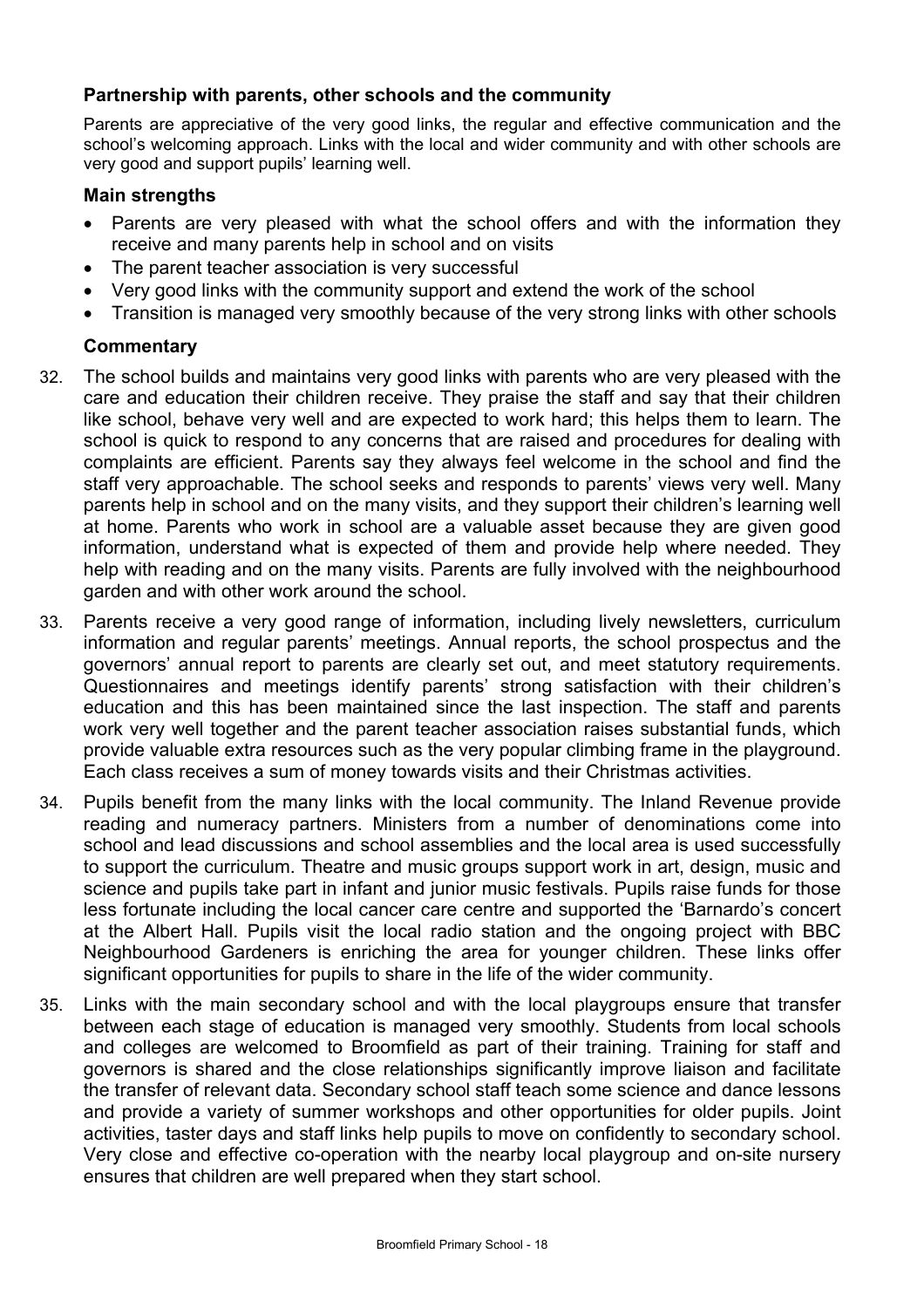## **LEADERSHIP AND MANAGEMENT**

The headteacher, senior staff and governors provide satisfactory leadership, and management of the school is satisfactory.

#### **Main strengths and weaknesses**

- The headteacher, staff and governors have created a good atmosphere for learning in which all pupils, whatever their personal circumstances, benefit from all the school has to offer
- Provision for pupils with special educational needs is well led and managed and they achieve well
- Leadership and management of the Foundation Stage and physical education are good and pupils achieve well
- Information collected about pupils' progress is not used as effectively as it might be to plan improvements in teaching and to raise achievement
- The school manages its finances effectively
- Governors do not know the school's strengths and weaknesses as well as they might

- 36. The headteacher and governors have been effective in promoting policies that make sure all pupils are fully involved in what the school has to offer. Considerable work has been done since the last inspection to ensure that all pupils, particularly those with special educational, physical or emotional needs and those who are learning English as an additional language have equal access to the curriculum. This aspect of the school's work has been a main objective for improvement in the school's five year improvement plan and it is now very good. Modifications have been carried out to the building and advice taken from national organisations such as the RNIB (Royal National Institute for the Blind) so that pupils with physical disabilities can have full access to the building and the curriculum. For example, ramps and special toilet facilities have been provided or are planned, advice has been sought on including pupils with physical disabilities in physical education lessons and translation services are used to help staff communicate with parents whose first language is not English.
- 37. The school has put good efforts into raising the achievement of pupils with special educational needs. The planning for this has been effective because the special educational needs co-ordinator has tracked the progress of individual pupils carefully, identifying the next steps in their learning, and provided explicit targets for this. The governors' regular evaluation of the action taken has been based on specific and quantifiable evidence of progress, such as the percentage of pupils meeting or exceeding their target for achieving a particular national curriculum level. Provision for pupils with physical, emotional or behavioural needs is effective because advice is sought from outside specialists and training is made available to increase staff expertise. Teaching assistants benefit from regular reviews of their performance and several are studying for higher qualifications. As a result, they are well equipped to provide good quality support for pupils.
- 38. Overall, the leadership and management of subjects are satisfactory. They are good in the Foundation Stage and in physical education. Foundation Stage staff work well as a team and there is clear vision for future development. In physical education staff receive good advice and training and pupils achieve well. All subject leaders regularly check lesson plans and have begun to observe teaching and learning in lessons. This recent monitoring has started to have some positive effect on standards, for example in science. Although the school has information about pupils' attainment from national tests and other regular assessments senior staff and governors have only recently begun to analyse this in a systematic way in order to identify ways of raising standards. All subject leaders contribute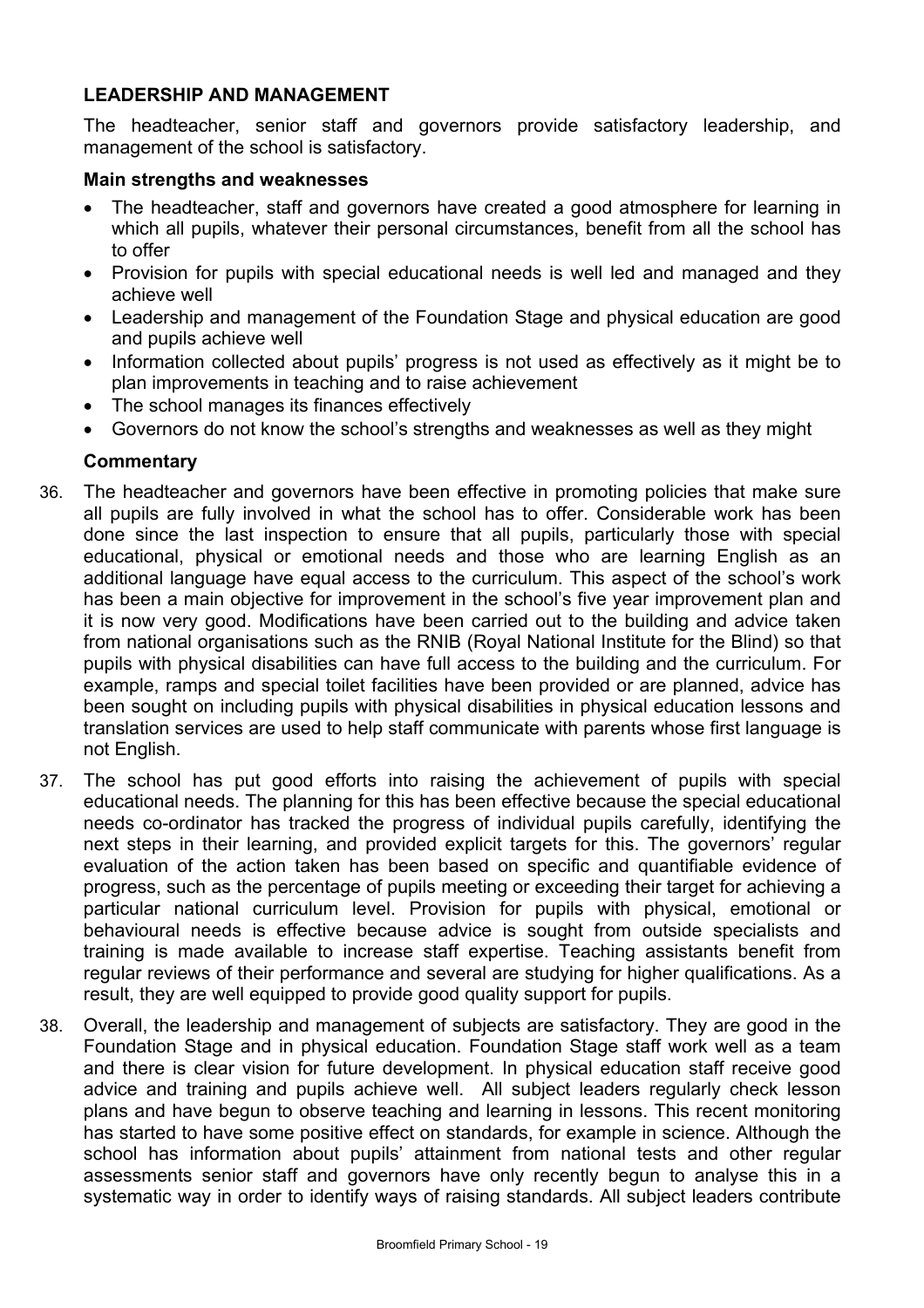to the school's detailed improvement plan and specify the actions being taken to raise pupils' achievement in their subject. However, apart from those for pupils with special educational needs where it is made explicit, the plans do not always indicate how the success of their actions can be measured through improvements in what pupils will be able to do as a result. This means that when governors have their regular meetings to discuss progress they have insufficient evidence on which to judge the impact of the plans on raising pupils' achievement. As a result of the school's participation in a national project to develop its work in this area some good improvements in teaching and pupils' learning are evident.

39. The school's finances are well managed and governors meet regularly to check expenditure and compare it with that of other schools, and to assign funds to support the priorities identified in the school improvement plan. As a result, money allocated by the local education authority and funds from other sources are used effectively to further the school's work. Where necessary, money is carried forward in order to fund expensive projects in a subsequent year. For example, modification of the building has been a key element in the school's very successful practice to include pupils with disabilities, and governors are currently budgeting for improvements to the hall to improve facilities for teaching physical education. Governors have been effective in ensuring that all statutory duties are met.

| Income and expenditure $(E)$ |         | Balances (£)                        |        |
|------------------------------|---------|-------------------------------------|--------|
| Total income                 | 884.835 | Balance from previous year          | 65.779 |
| Total expenditure            | 880,209 | Balance carried forward to the next | 70.405 |
| Expenditure per pupil        | 2,849   |                                     |        |

| Financial information for the year April 2004 to March 2005 |  |  |  |
|-------------------------------------------------------------|--|--|--|
|                                                             |  |  |  |

40. In spite of significant recent staffing difficulties which required the headteacher to assume a full-time teaching role for a period, improvement since the last inspection has been satisfactory.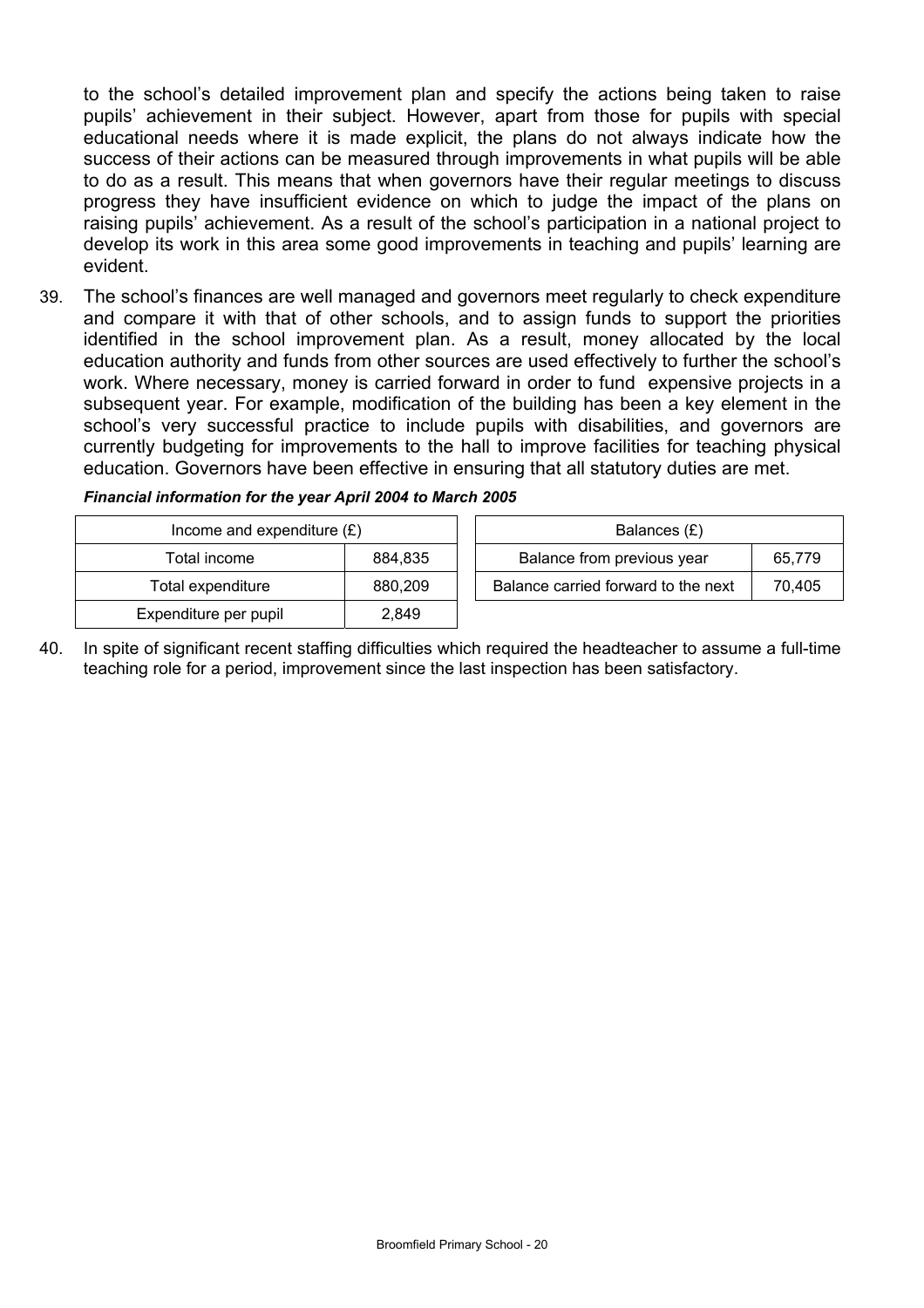## **PART C: THE QUALITY OF EDUCATION IN AREAS OF LEARNING, SUBJECTS AND COURSES**

# **AREAS OF LEARNING IN THE FOUNDATION STAGE**

The provision for children in the Foundation Stage is good.

### **Commentary**

- 41. Children enter reception with a wide range of ability, but overall they have knowledge and skills that are below those normally expected for their age. This is lower than at the time of the previous inspection. The provision for learning in reception is good. Children's achievements are good overall, and they are very good in communication, language and literacy. Teaching is good and staff are knowledgeable about how children of this age learn best. They constantly encourage and engage the pupils very well in their learning. A very wide range of learning opportunities are given for all children, including those with special educational needs and those for whom English is an additional language. Very good support is offered by teachers and teaching assistants, so that, by the time they enter Year 1, most children achieve the expected goals for children's learning, and standards are in line with expectations, in all areas.
- 42. The curriculum is very good. The children enjoy the activities which are well planned and meet their needs. They are very well supported by all adults, with whom they have very good relationships. Staff value all children, and listen to them and their ideas very well. The accommodation, which is new since the last inspection, is excellent, giving plenty of space for all activities, including role-play areas and outdoor gardens which are very well used. The children have their own adventure playground and share the outdoor covered area with a private Nursery school on site. The very good resources are used very effectively across the curriculum.
- 43. Leadership and management are good. The new team work very well together and there is a clear vision for future developments. However, no formal monitoring of teaching and support staff has yet taken place to identify strengths and areas that can be improved further. Very effective daily assessment procedures for checking on pupils' progress are in place, and this gives teaching staff a clear view of each child's achievement. Some parents support the learning well within the classroom by helping on a regular basis. Good arrangements enable pupils to make a smooth transition into Year 1 and this is a current focus for development. Improvement since the last inspection has been good, with improved accommodation and improved support offered to children for whom English is an additional language, including regular external advice.

### **Personal, social and emotional development**

Provision in personal, social and emotional development is good.

### **Main strengths and weaknesses**

- Very good induction procedures create an ethos of partnership between parents and the school
- Staff have clear expectations about behaviour and children respond very well
- Not enough opportunities are given for children to choose their activities for themselves

### **Commentary**

44. The procedures for welcoming pupils into reception are very good. Parents are offered home visits, and very strong links are made with other pre-school settings. These enable children and their parents to get to know their teachers before they start at the school. Relationships are very good and the children trust all the adults who work with them. They are very keen to learn and enjoy the experiences offered. Staff use every opportunity to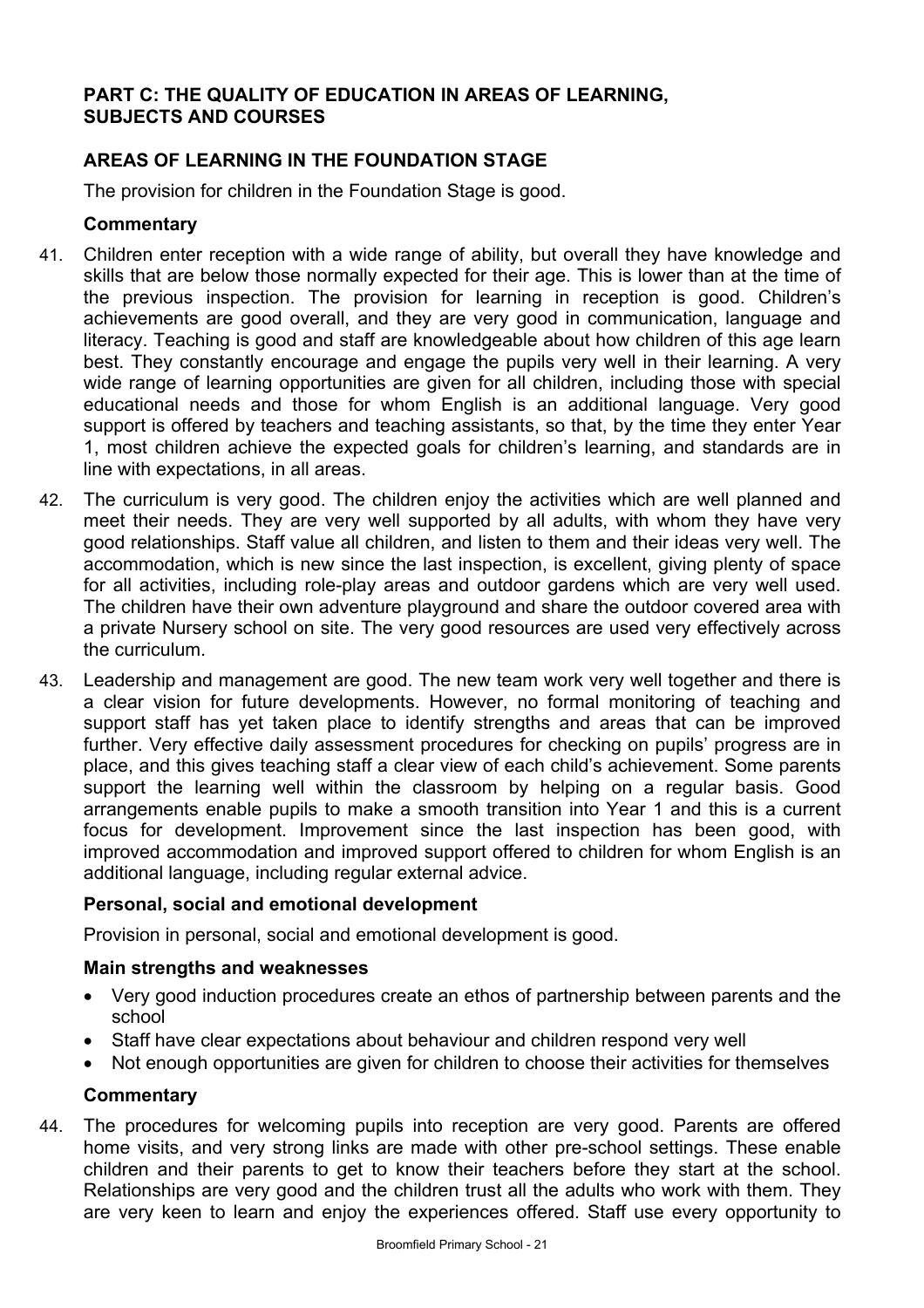reinforce the difference between right and wrong. For example, after a visit to a butterfly farm, the teacher showed the children a photograph of Tiger (a puppet) on the outing doing something wrong. The children immediately identified that he had strayed on to a bridge without an adult, and they were able to say what the consequences of that might be. Children respond very well to the gentle encouragement of teachers' expectations concerning behaviour and respect towards one another, as was seen during the inspection helping one another with their phonic work. Whilst children have opportunities to experience many different learning activities, it was observed that there were few opportunities to choose activities entirely by themselves, as many of these were tightly organised for the children, thereby restricting their independent learning.

## **Communication, language and literacy**

Provision in communication, language and literacy is very good.

### **Main strengths**

- Teachers develop children's listening and speaking skills very well
- Children enjoy looking at books
- Most children know the links between letters and sounds

#### **Commentary**

45. Conversation between children and teachers is constantly developed and extended. Many children interact well with each other during role-play sessions. A few pupils are shy and need much encouragement to speak, and some others find expressing themselves quite difficult. Staff include all children in question and answer sessions and ensure that they listen to each other. A large range of good quality books is available for the children in the reception classrooms. During the inspection, books on the topic of the life cycle of a butterfly were eagerly looked at by many children and a few were able to read some of the text. After the butterfly farm visit, children wrote letters of thanks explaining what they had enjoyed most. Many children could link sounds to letters and most were able to form their letters correctly. A few were able to write a short sentence completely independently.

### **Mathematical development**

Provision in mathematical development is good.

### **Main strengths and weaknesses**

- Children learn to count correctly
- The outdoor area is used very well for mathematical activities
- Many good opportunities are given for using mathematical language
- A few more-able pupils are not sufficiently challenged

### **Commentary**

46. Observations indicated that all children can count to five, most can count to ten and of those several can count to twenty. They were able to find one less and one more of a given number. However, a few more-able children were not given challenging enough work and did not develop their mathematical skills to the level of which they were capable. Mathematical language such as taller, shorter, full and empty is used whenever appropriate to develop children's understanding of these concepts. The outdoor gardens were used well to create patterns of butterflies on a washing line, developing children's observational skills. Children enjoyed playing games where they had to match numbers, for example, covering up parts of the butterfly as the appropriate number was thrown on the die.

### **Knowledge and understanding of the world**

Provision in knowledge and understanding of the world is good.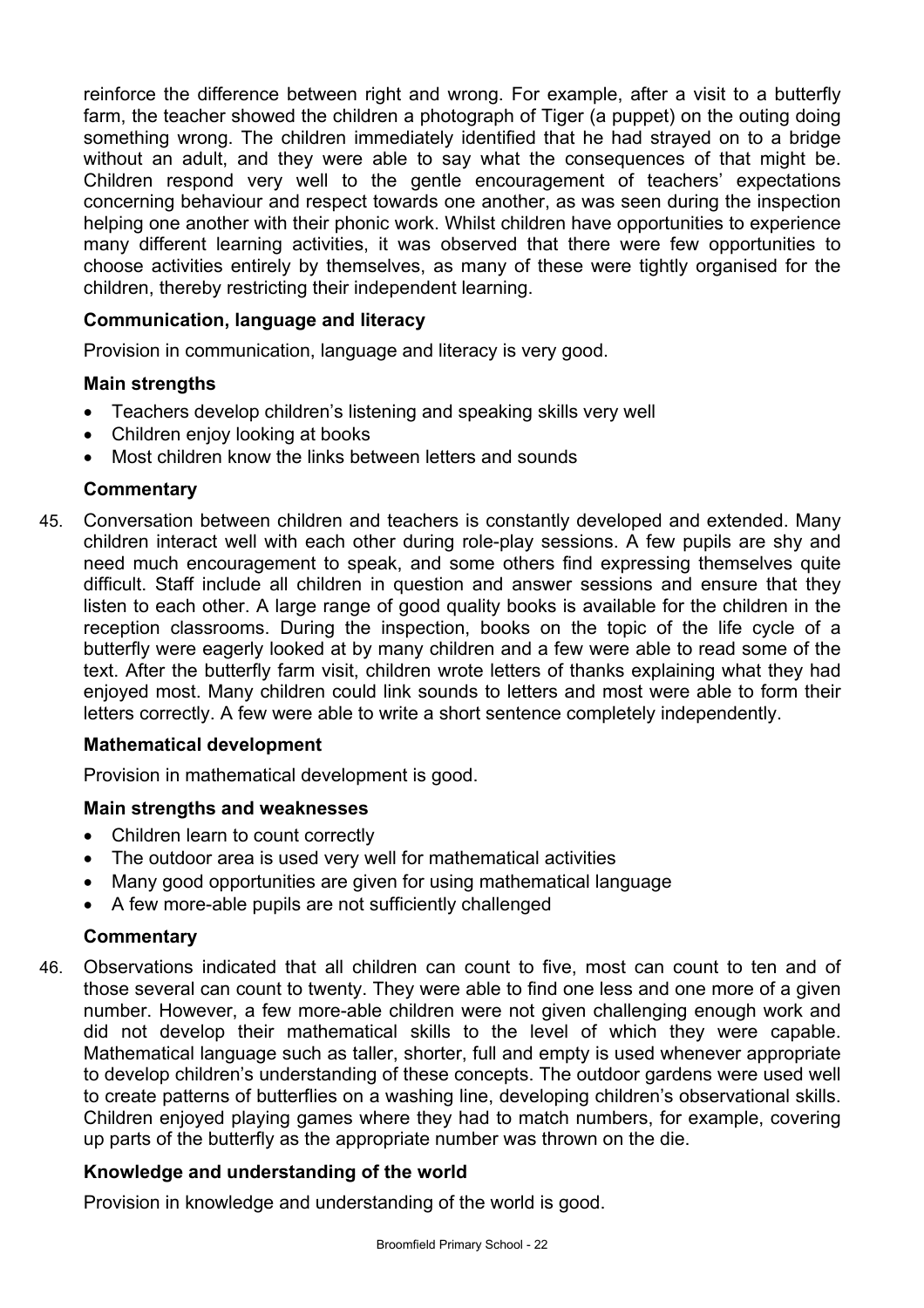## **Main strengths and weaknesses**

- Children enjoy learning about the world around them
- Children develop good ICT skills
- Sometimes questioning of pupils is not effective enough in developing their natural curiosity

# **Commentary**

47. Children use the school's ICT suite each week and most of them can control the mouse well. This was seen in a lesson where children were successfully making pictures and patterns of butterflies on the computer by using the symmetrical tool from the software program. They were totally engrossed in their work and clearly enjoyed using the computers. Further evidence was seen in the work samples where children had dressed the teddy by 'clicking and dragging' his clothes onto his body. Some children were able to drag, rotate and change the size of a shape to match a given picture. In the role-play laboratory, children were using microscopes and magnifying glasses to examine caterpillars and butterfly wings. They were enthralled and surprised when they put their butterflies, made on blotting paper, into water. They were expecting to notice something about sinking and floating, and there was a moment of wonder as they noticed that their colours had magically changed! On occasion, there are missed opportunities for children to be engaged by staff, through careful questioning, to talk about what they are doing and to think about the world around them.

## **Physical development**

Provision in physical development is good.

## **Main strengths**

- The outside area is used very well for physical development
- A wide range of opportunities are provided to extend children's manipulative skills

### **Commentary**

48. Physical skills are developed systematically by encouraging children to participate in outside activities. Children have opportunities to ride various bikes and to climb and balance on large equipment. They show a good awareness of space, and how their use of it affects others. When running in pairs pretending to be butterflies, children showed respect for their partner by running at a suitable speed for both, and respect for other pairs by not bumping into them. All children are encouraged to participate in the activities, and teachers and teaching assistants gently coax and support those who may be reluctant, so that, after a short while, they too are enjoying themselves. Many opportunities are given for children to use scissors, glue sticks, paintbrushes and pencils, for example, when cutting out brightly coloured flower shapes to put in the outside garden to encourage butterflies to come and live there. Some children were seen successfully making knots in wool when attempting to weave a house for the butterflies.

### **Creative development**

Provision in creative development is good.

# **Main strengths**

- Activities are well planned and cover all aspects of creative development
- Children experience different role-play activities which develop their imagination well

# **Commentary**

49. Children enjoy using their imaginations. During the inspection, the role-play area was organised as a 'lepidoptery laboratory' where children were examining butterfly wings and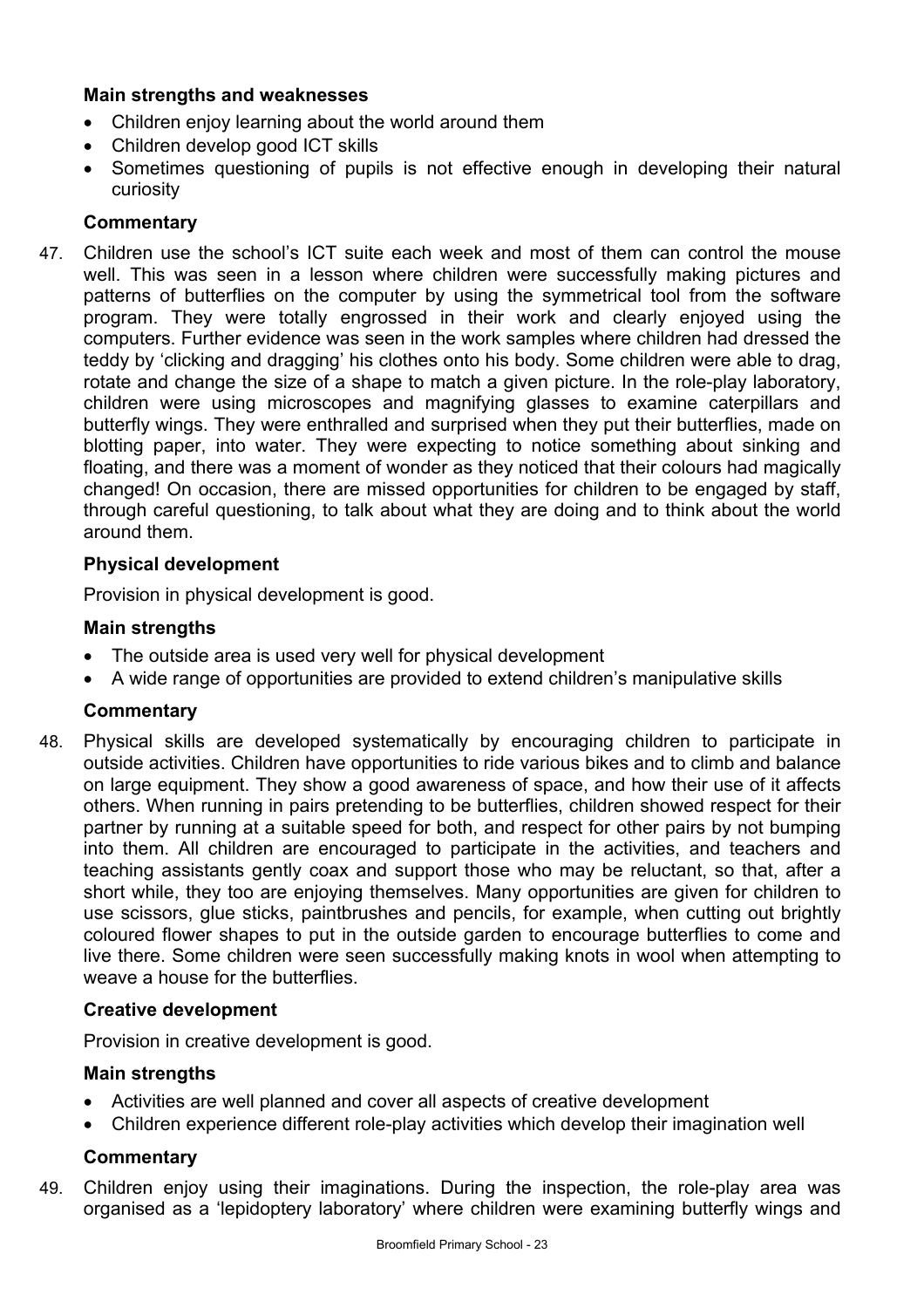caterpillars. They were discussing butterflies over the telephone with their clients and were able to converse with each other about their findings in the laboratory. The role-play areas change regularly in connection with the current topic. Many opportunities are given for children to experience the creative aspects of music and art. For example, children had created pictures in the style of Kandinsky on the computers. They are able to use paintbrushes and colouring pencils every day and, in the work sample, had drawn some colourful pictures to accompany the story of *The Very Hungry Caterpillar*. Children often sing songs and rhymes with obvious enjoyment as they line up for lunch or break.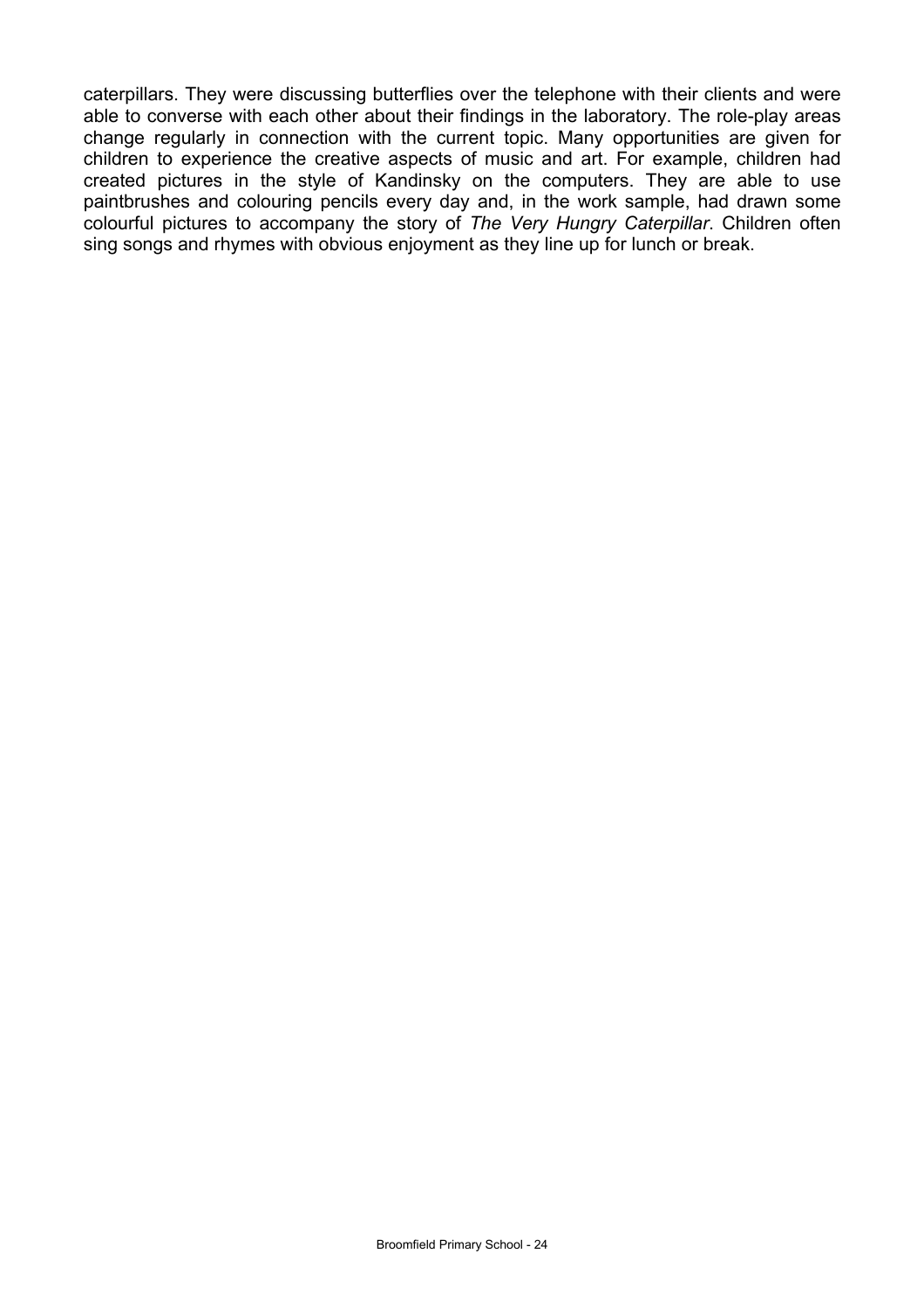## **SUBJECTS IN KEY STAGES 1 and 2**

## **ENGLISH**

Provision in English is satisfactory.

#### **Main strengths and weaknesses**

- Pupils with special educational needs achieve well because they are well supported by teaching assistants
- There are insufficient opportunities for pupils to write at length and develop their literacy skills in other subjects
- Procedures for checking pupils' progress are not sufficiently well developed
- The focus on developing speaking and listening through the use of talk partners works well
- Pupils have positive attitudes to their learning

- 50. Standards in English are average at the end of Years 2 and 6 and pupils' achievement is satisfactory. This represents satisfactory improvement bearing in mind the changes in the intake of the school since the last inspection.
- 51. Most pupils listen carefully in lessons and in discussions with each other or an adult. Speaking skills are below average and the school has developed the use of talk partners in many lessons to give more opportunities for pupils to speak and listen, consider the opinions of others and improve responses. This was used very effectively in one lesson when pupils, working in pairs, "freeze-framed" reactions to the beheading of Anne Boleyn so that the teacher could encourage other children to develop a range of vocabulary to describe what they saw.
- 52. Standards in reading are average. The school has an adequate range of books and has invested money from the Parents Association in the development of a new library that is about to become available for pupils to use. Pupils have a secure understanding how to find information in non-fiction books. They describe the types of non-fiction that they prefer and express reasons for their choices confidently. The reading record enables them to evaluate what they have read. In the guided reading sessions, pupils read well with good support from teachers and teaching assistants. Older pupils work independently and concentrate well on a range of related activities, including reading books of their own choice for pleasure.
- 53. The school is aware that it needs to concentrate its efforts on improving standards in writing, but action being taken has yet to have a real impact. At present not enough opportunities are provided for pupils to write at length in literacy lessons. Handwriting is taught consistently and pupils learn a good style that enables them to write clearly and confidently. Grammatical rules, sentence structure and conventions are taught satisfactorily and pupils show that they can apply them within the limited writing that they do. Teachers do not give pupils a sufficiently wide range of opportunities to experiment with words and sentences, styles and layouts.
- 54. Teaching is satisfactory overall. Teachers' planning follows the expectations in National Literacy Strategy and pupils' learning is satisfactory. Some teaching is good. Where this is the case it is characterised by a range of activities that encourage children to develop their thinking and try new words. In these lessons, teachers let pupils take risks with language as they explore meaning and style. This results in good learning. Throughout the school relationships are very good and this supports pupils' learning well. Teachers ensure that pupils who have special educational needs are fully included in lessons. Work for these pupils is carefully planned and supported by effective teaching assistants so that it relates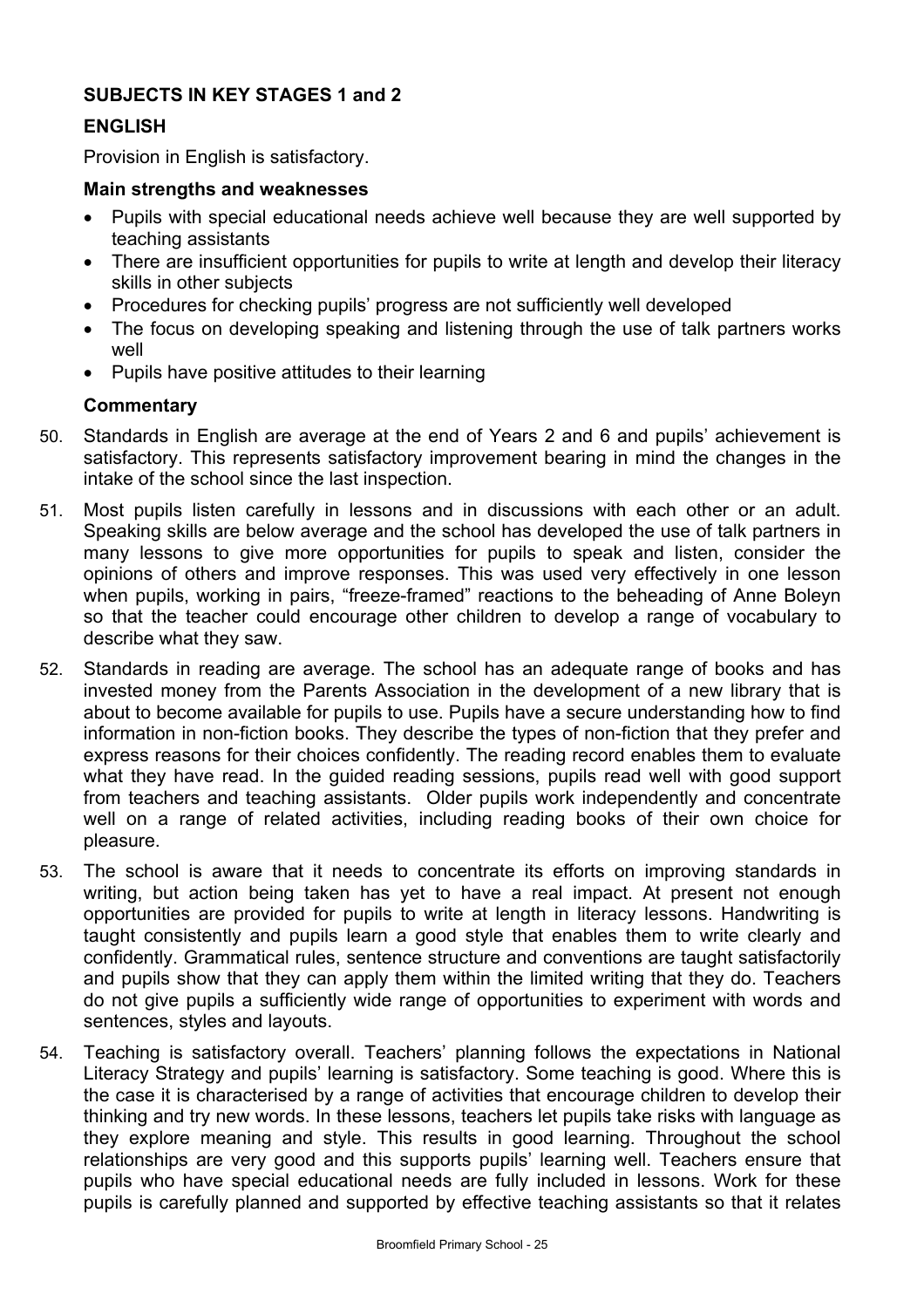to their particular need while meeting the overall aim of the lesson. As a result, they achieve well. The relatively few pupils for whom English is an additional language are supported in a similar way. Where teaching is satisfactory it does not offer pupils sufficient challenge to extend their vocabulary or write for a full range of purposes and in different styles. Pupils' work is marked regularly by teachers but written comments do not always help pupils to know where they have succeeded and what they need to do next to improve. Work in books where pupils have had a number of different teachers is not of such good quality as work in other classes where staffing has been more stable.

55. Leadership and management are satisfactory. Following the analysis of test results and discussions with teachers the subject leader has identified areas for improvement such as speaking and listening and writing and the school has begun to focus on these. It is too early to measure the impact overall but the use of her ideas for talk partners is giving pupils opportunities to develop speaking and listening skills more frequently. She is aware that the school needs to provide all pupils with targets for improvement that they can understand and work towards. The subject leader has provided additional support and training for staff. However, whilst some monitoring of teaching and learning has taken place the subject leader does not have regular opportunities to observe lessons.

## **Language and literacy across the curriculum**

56. This is satisfactory overall. Pupils use spoken language well to evaluate their work in other subjects and the school seeks to enrich pupils' vocabulary with effective questioning on, and labelling of the many displays around the school. There are insufficient opportunities for pupils to develop their writing skills in other subjects. This is evident from the limited range of writing found in history, geography, religious education and science.

### **MATHEMATICS**

Provision in mathematics is satisfactory.

### **Main strengths and weaknesses**

- Pupils have positive attitudes to mathematics
- Pupils with special educational needs are provided with good support and so they achieve well. Those who are very able enjoy additional opportunities for learning
- Information on pupils' progress and written comments on their work, are not yet used consistently enough to raise achievement
- Recent developments in the leadership and management of the subject are improving teaching and learning, so these are now good

- 57. Standards are average at the end of Years 2 and 6 and pupils' achievement is satisfactory overall. The amount and quality of work in the books of some older pupils varied as their learning had been disrupted due to changes in staffing. This has had a negative impact on standards and achievement.
- 58. Teaching seen during the inspection was good and shows improvement. Teachers build very positive relationships with pupils; lessons are well planned and provide pupils with carefully thought out tasks linked to previous work or to other activities. The school has identified the need to improve pupils' ability to work independently at solving problems and so lessons provide many opportunities for them to do this. In a Year 1and 2 lesson, for example, pupils were learning to recognise symmetry when three-dimensional shapes were cut in half. In addition to the teacher demonstrating this with an apple, all pupils were provided with opportunities to do the same with a variety of fruits and other regular shapes such as cones and cubes made from soft material. Positive attitudes and the enjoyment of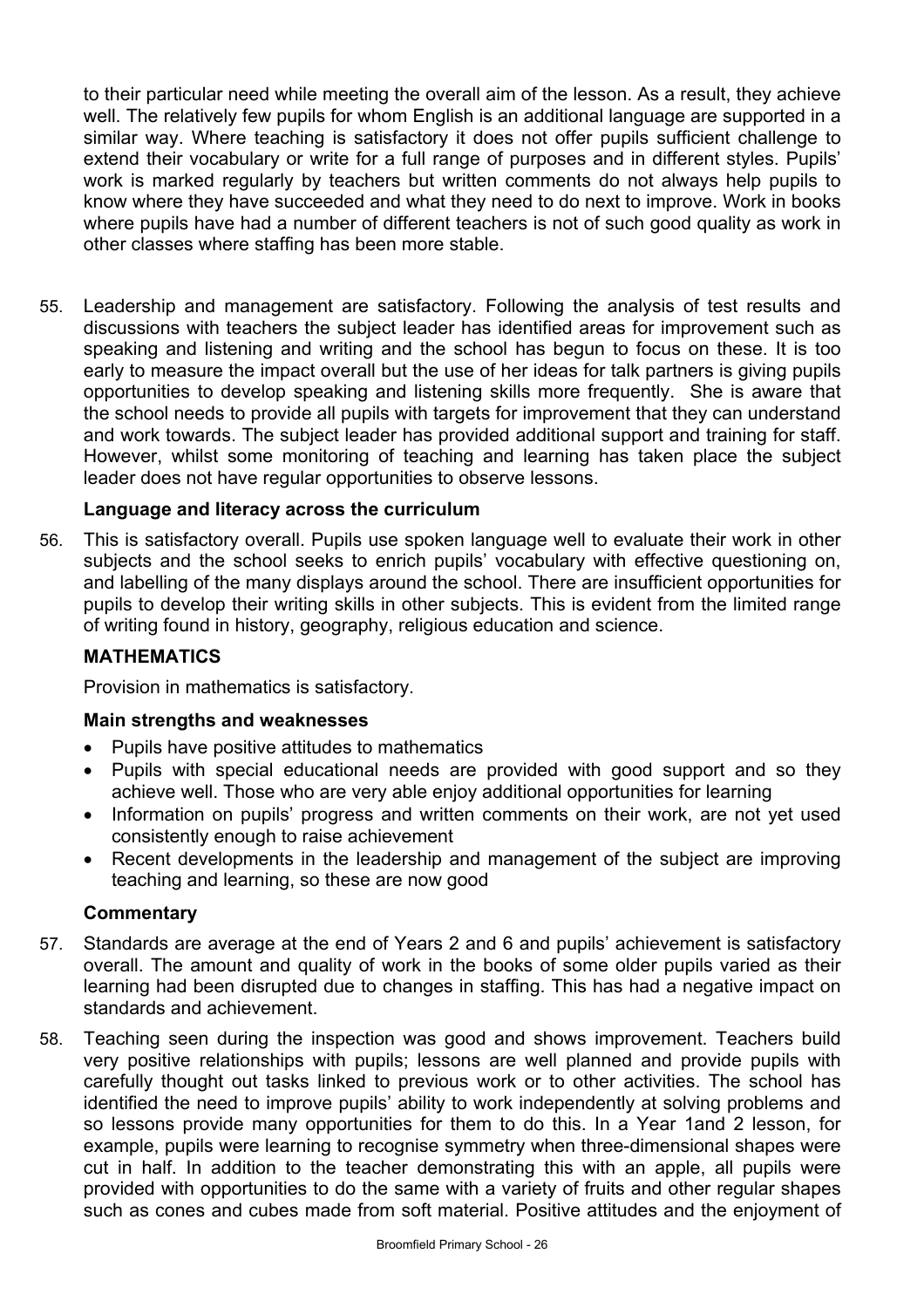a practical challenge were also obvious in a Year 5 and 6 lesson related to a recent residential visit to Yorkshire. As pupils calculated the cost of taking a family to various tourist attractions they were challenged by the teacher to explain, using accurate mathematical terms, how they had calculated their answers and to identify quicker ways of doing it. In addition to relishing the increasingly difficult problems set as the lesson progressed, they also enjoyed experimenting with new ways of working and confidently accepted wrong answers as a valuable part of their learning.

- 59. Teaching assistants are well-trained and provide good support during lessons for pupils with special educational needs and so they achieve well. For example, in a Year 1 and 2 lesson pupils were given effective help by the teaching assistant who used questions, and correct vocabulary, very carefully to help them understand the relationship between squares, cubes and cuboids. The school takes care to identify pupils who are very able at mathematics and to provide good opportunities to extend their skills and knowledge. This may be achieved by placing a child in a mathematics set in a different year group, or by arranging for Year 6 pupils to be taught by specialist teachers from local secondary schools.
- 60. The progress of groups of pupils and individuals is checked through regular tests and the information gained from these is now being analysed with increasing effectiveness. Although this process is still at an early stage teachers are acquiring a better picture of what pupils need to learn next to improve and make changes to their teaching as a result. Pupils' work is marked regularly but teachers provide few written comments that help pupils understand how well they have succeeded and what they need to do next to improve. However, in lessons observed during the inspection, teachers planned a brief final session in which pupils were helped to evaluate how well they had learnt. Pupils in a Year 3 and 4 lesson on multiplication, for example, discussed this with a partner and were encouraged to say how they thought they could improve, indicating an overall judgement on their success with a simple system of smiley (or other) faces.
- 61. Leadership and management are satisfactory. New procedures for gathering information about pupils' progress are being introduced so that staff and governors have more information available on which to judge progress and to identify areas that need improvement. More lessons are now being observed so that the quality of teaching and learning can be checked and discussed with teachers. There is a detailed subject development plan, although the planned activities, and the way in which the results are measured, do not make it clear how teaching will be improved and how the effect this will have on pupils' learning will be measured. The subject leader is a good role model and provides demonstration lessons for colleagues, in addition to checking their lesson plans and the standards of pupils' work. With the recently introduced system for evaluating samples of pupils work against National Curriculum levels, the current developments are a sound foundation on which to continue the improvement in teaching and raise pupils' achievement. Improvement since the last inspection has been satisfactory.

### **Mathematics across the curriculum**

62. Satisfactory opportunities are provided for pupils to develop their mathematical skills through work in other subjects. In design technology and history, for example, pupils draw detailed plans, complete with measurements, for making model houses based on those made by Vikings. In information and communication technology they create spreadsheets with which to calculate the cost of food for a party, and graphs are used to illustrate results of surveys.

### **SCIENCE**

Provision in science is satisfactory.

#### **Main strengths and weaknesses**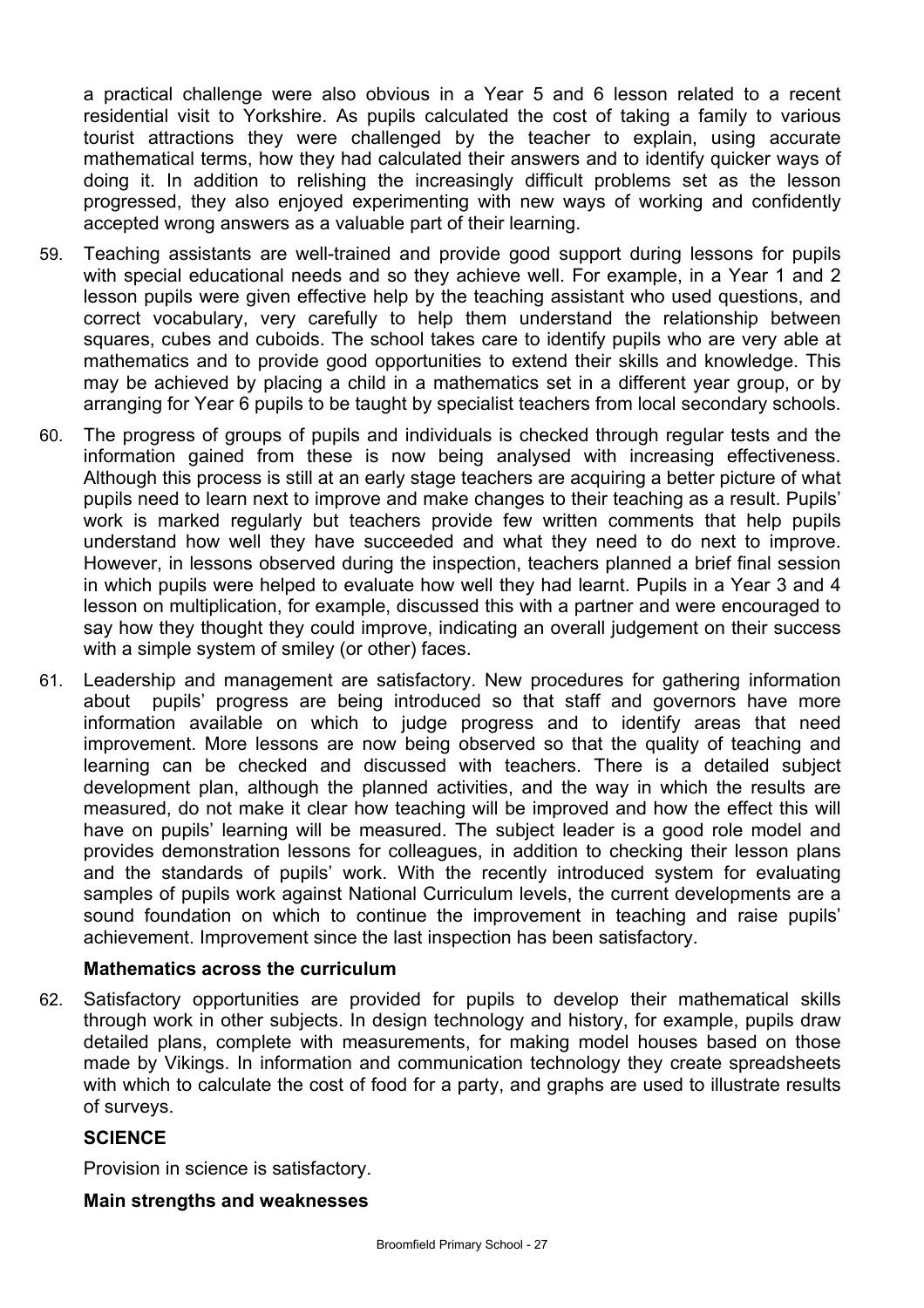- Increased emphasis on practical and investigative work have led to an improvement in standards
- Work in pupils' books indicates too much emphasis on the use of work sheets which limits the achievements of the highest-attainers
- Pupils enjoy science and have very positive attitudes
- The use of specialist teachers and links with a local secondary school are helping to improve standards
- Marking is not consistent and does not help pupils identify what they need to do to improve their work
- Monitoring does not ensure that good practice is identified and shared and that weaknesses are dealt with systematically

## **Commentary**

- 63. Standards are average at the end of Years 2 and 6 and pupils' achievement is satisfactory overall.
- 64. Standards seen during the inspection were broadly average and showed some improvement on the results in national assessments at the end of Years 2 and 6. The increased emphasis on practical work is helping pupils develop secure skills, so that older pupils understand how to carry out fair tests and draw conclusions based on evidence. Inconsistencies were noted in the amount and quality of work of some Year 6 pupils as their learning has been disrupted due to changes in staffing. Coverage of the National Curriculum is planned satisfactorily and opportunities are provided for pupils to use ICT for research and to sense and record events, such as changes in temperature. Overall, pupils are achieving satisfactorily.
- 65. The quality of teaching and learning is satisfactory. A strength in the teaching is that pupils are interested and challenged by a range of investigations and practical tasks. These help pupils to develop their understanding of new facts through observation and reflection. In the best lessons teachers used questions to make pupils think carefully about what they were seeing and the measurements they were recording. A good link with a local secondary school is helping to develop pupils' skills. A specialist teacher comes to Broomfield to work with classes and pupils visit the secondary school and have lessons in a science laboratory. Teaching assistants are used effectively in classrooms and support the learning of pupils with special educational needs well.
- 66. A weakness in teaching is that much of the work in pupils' books is recorded using work sheets. The same sheets are used for pupils of all levels of attainment and do not meet their needs full. For example, although lessons provide sufficient challenge, the use of worksheets does not provide sufficient opportunities for the highest-attainers to write in more detail and draw annotated diagrams. The pace of some lessons is slowed because pupils are not given clear timescales for the completion of tasks and they take too long to complete the work. Pupils' behaviour and attitudes are very good because teachers create a calm learning environment in which pupils feel confident. Teachers mark pupils' work regularly. Pupils benefit when errors are explained carefully, and next steps identified. However, most marking does not indicate clearly the areas that need to be improved.
- 67. The leadership and management of science are satisfactory. The recent increased focus on developing pupils' scientific skills through investigative work is starting to raise achievement. However, checks are not made regularly enough or in a focused way to ensure that there is a clear understanding of areas of strength and those that require further improvement. Improvement since the last inspection has been satisfactory.

# **INFORMATION AND COMMUNICATION TECHNOLOGY**

Provision in information and communication technology (ICT) is satisfactory.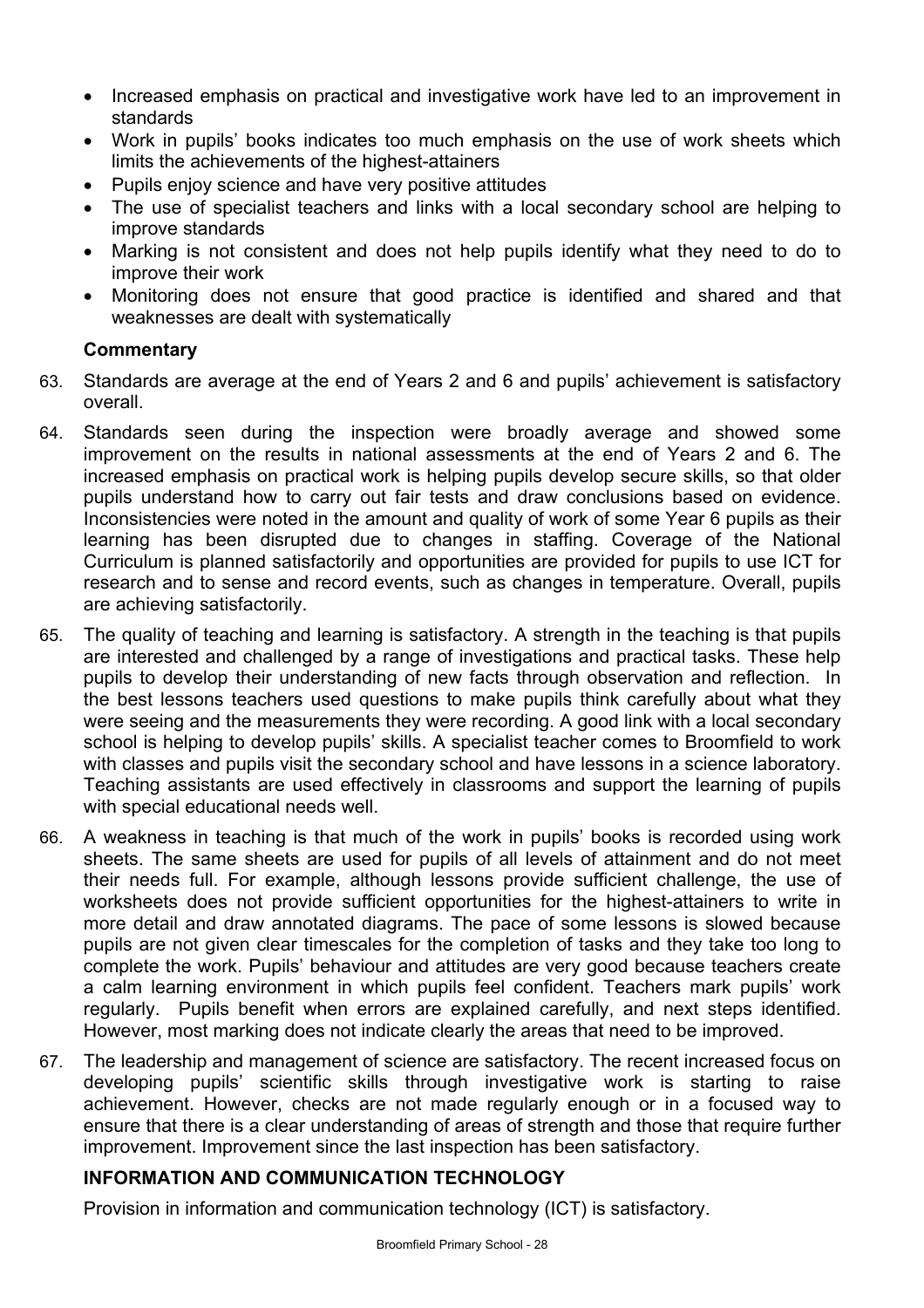## **Main strengths**

- The range and quality of resources have been improved substantially
- Good quality technical support helps pupils learn effectively
- Pupils are keen and enthusiastic during lessons and relationships are very good

## **Commentary**

- 68. Standards are average and pupils achieve satisfactorily throughout the school. A lack of regular access to ICT resources was a weakness highlighted in the previous inspection report and considerable emphasis has been placed on improving the quality and range of equipment. The school now has a computer suite which is used regularly by each class. Pupils' skills and knowledge are now developed systematically and are being used to help them learn in other subjects. Good improvement has been made since the time of the previous inspection when older pupils did not make sufficient progress and standards were below those expected nationally.
- 69. Overall, the quality of teaching and learning over time is satisfactory. Pupils work indicates that staff have sound subject expertise and this ensures that all aspects of the National Curriculum are covered. In the lessons observed the teaching was good. Relationships were very good, pupils were keen to do well and made good use of the time available. This enabled them to develop their understanding. For example, pupils in Years 5 and 6 developed their understanding of spreadsheets through a task related to their recent school journey to Whitby. In lessons, good support is provided to both staff and pupils by a teaching assistant who has good subject expertise. Good use was made of the interactive whiteboard to get pupils to demonstrate to the class their understanding of specific aspects of the program before they set to work on the task set. Staff place particular emphasis on ensuring that pupils use the correct terms and good displays of a range of vocabulary are prominent in the ICT suite to support this. Teachers manage pupils' behaviour well and give constant encouragement.
- 70. The subject is led and managed satisfactorily. Particular emphasis has been placed on improving the quality and range of resources. Assessment procedures have been put in place which have helped to identify areas for development. However, there is no portfolio of marked work to help assess the standards that pupils have attained. No systematic programme of monitoring of teaching and learning has taken place to check for good practice which can be shared and to identify areas of weakness that need to be improved.

### **Information and communication technology across the curriculum**

71. The use of ICT to support learning in other subjects is satisfactory. Pupils use graphics programs effectively in their art and design and technology work. For example, to create cards using a range of techniques and to develop repeating patterns when designing the "Emperors new clothes". Work in mathematics is supported through, for example exploring angles and following directional instructions and calculating the cost of party foods using a spreadsheet. Pupils research information from a variety of sources on the Internet and this is used in subjects such as geography. For example, pupils in Years 5 and 6 developed PowerPoint presentations on rivers. A range of word processed work is produced by pupils including reports and poems in English.

# **HUMANITIES**

72. It was not possible to observe any **history** or **geography** lessons during the inspection so no overall judgements can be made on provision. However, scrutiny of work, discussion with subject leaders and analysis of planning shows that a satisfactory curriculum is in place for both subjects. Pupils are taught both history and geography in units to take account of the mixed age classes in the school. This ensures that they do not repeat work. Both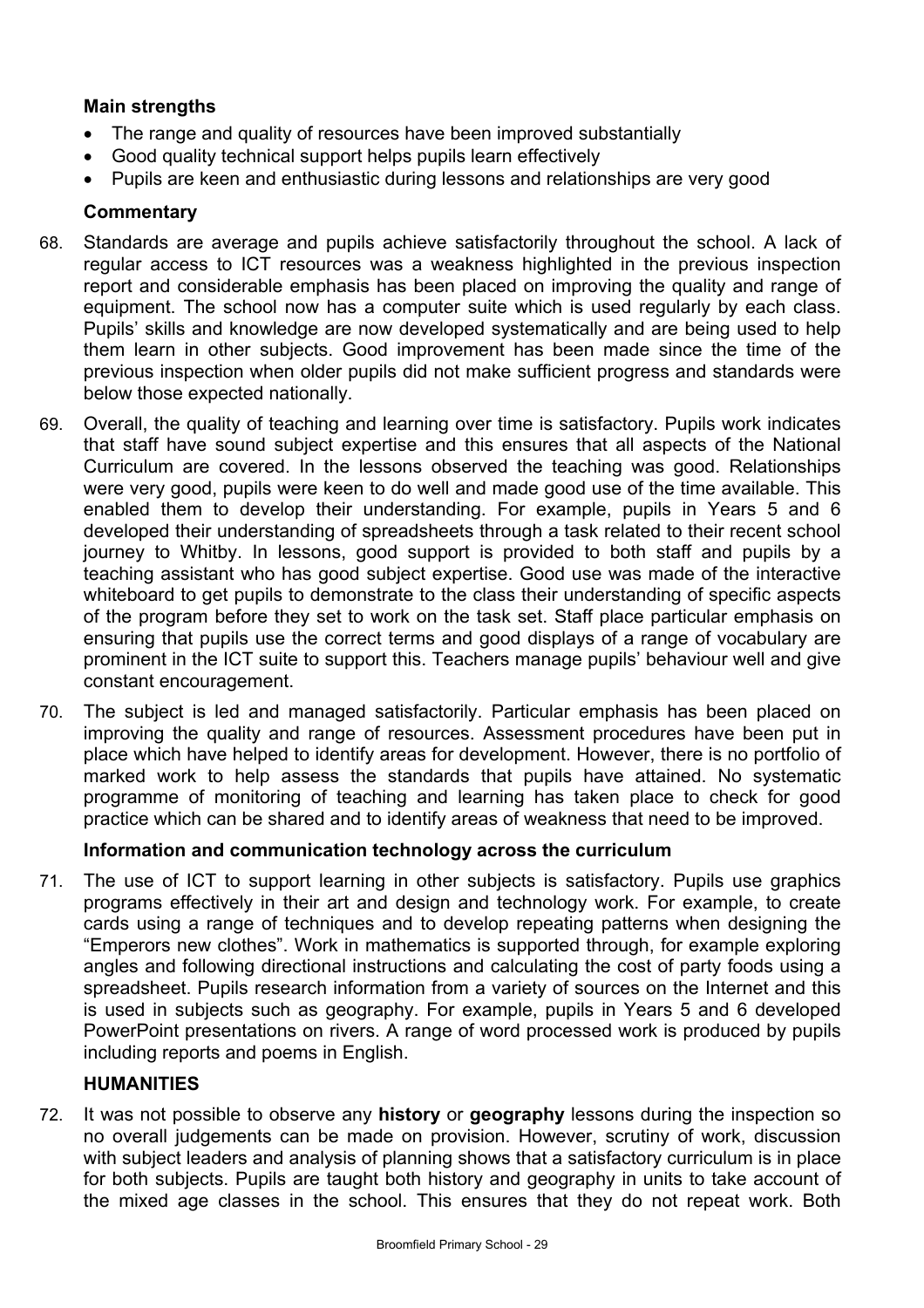subjects have adequate resources. All pupils have good opportunities to develop their understanding through visits to museums and residential weeks for Year 5 and 6, as well as through the use of speakers who visit the school. Standards of work seen are in line with those expected nationally. However, there are insufficient opportunities for pupils to develop their range of writing skills in history and geography.

73. It was only possible to observe one **religious education** lesson during the inspection and sample a small amount of work, so it was not possible to make judgements on provision. Planning shows that there is satisfactory coverage of the locally agreed syllabus. In the lesson observed, pupils achieved satisfactorily. They were developing their understanding of some of the symbolic titles given to God and Jesus. The atmosphere was enhanced by the use of candles and music for the first part of the lesson, and pupils were able to relate their feelings and ideas from their recent visits to Whitby Abbey and a church. Through good questioning, the teacher engaged most pupils in discussion about the symbols of Christianity, but the pace of the lesson slowed down because pupils clearly had gaps in their previous knowledge and many were unable to participate with confidence. Good use was made of talk partners and good opportunities were given for reflection on the meanings of symbols and religious language.

## **CREATIVE, AESTHETIC, PRACTICAL AND PHYSICAL SUBJECTS**

- 74. Overall judgements about provision in art and design, design and technology and music were not made because too little teaching was seen. However, inspectors looked at work and talked to pupils and staff.
- 75. No lessons were seen in **art and design**. Evidence from examining sketchbooks and from displays around the school suggest that attainment is in line with national expectations. Year 2 pupils showed a satisfactory awareness of colour and tone in their holiday pictures, and the studies of shoes completed by Year 6 pupils showed a sound understanding of shadow. Years 3 and 4 had created abstract paintings in the style of Paul Klee, and Year 5 pupils had successfully represented movement in art in their silhouettes of dancing figures.
- 76. In **design and technology** one lesson was seen. Together with pupils' work this showed that they design and make artefacts using a range of materials. The curriculum is planned to ensure coverage of the National Curriculum. Younger pupils in Years 1 and 2 designed and made a coat for an Emperor made from felt. Effective use was made of ICT for part of the design process. In Years 4 and 5 pupils designed and made pop-up books and then shared them with younger pupils before evaluating them and considering how they could be improved. Older pupils produce clear annotated sketches and then develop these into more formal drawings with dimensions. They benefit from visits to a local secondary school where they have the opportunity to use a wider range of tools and equipment. Overall, from evidence of work seen standards are average.
- 77. Only two lessons were seen in **music**. Very good teaching and learning occurred when the teacher had very secure knowledge of the subject, and when pupils were engaged in activities which encouraged good listening skills. In this Year 3 and 4 lesson, which was taken by a music specialist, pupils' knowledge of string instruments was developed very well by looking at the instruments on display and by listening to appropriate pieces of music by well known composers which demonstrated the style of playing and range of each instrument. In a Year 1 and 2 lesson, pupils explored how they could combine various instruments and voices to make sounds which represented vehicles. In this lesson, pupils' learning was satisfactory.

### **Physical education**

Provision in physical education is good.

#### **Main strengths and weaknesses**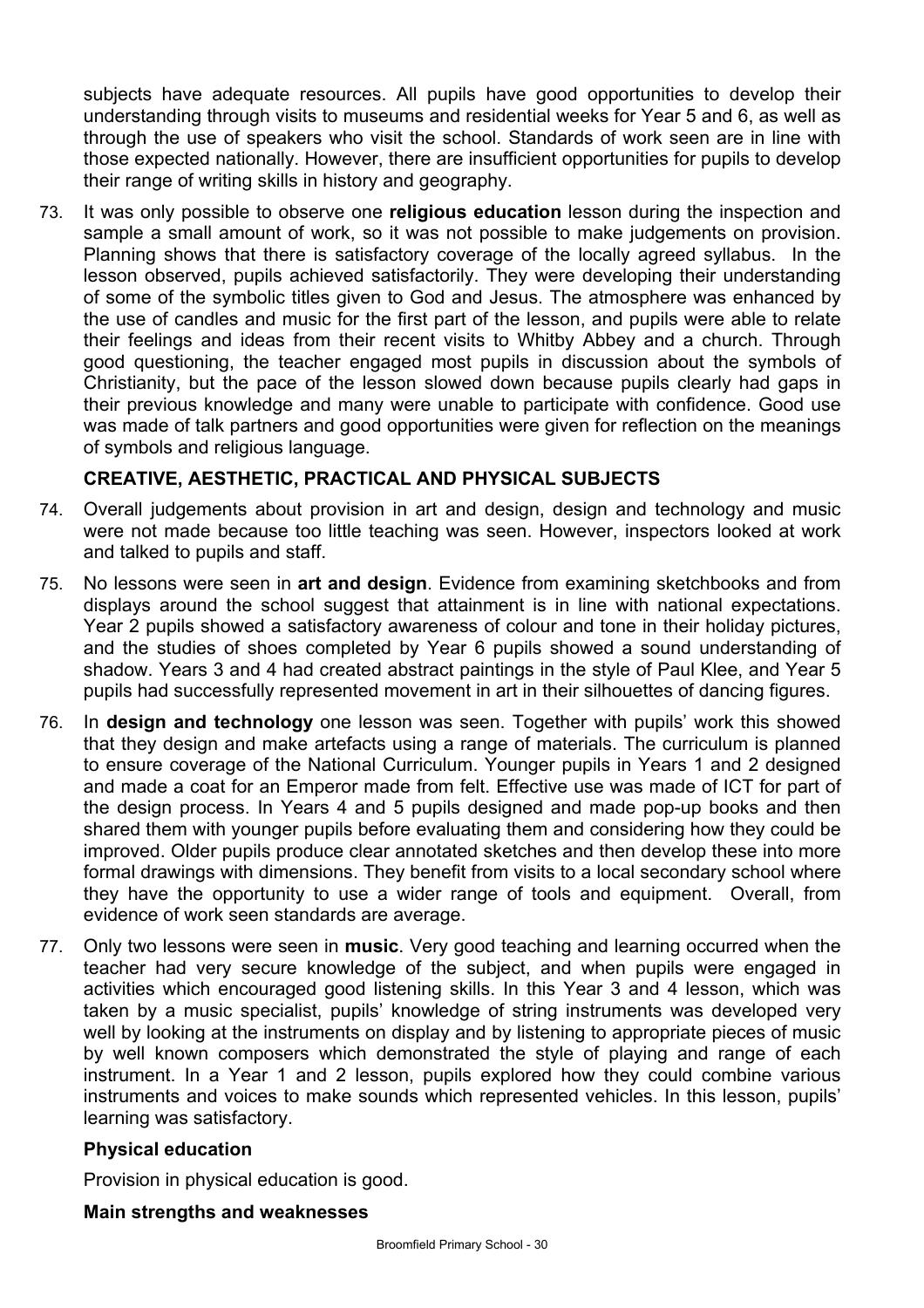- The school makes effective use of specialist teachers who demonstrate teaching and provide guidance and support for staff, so standards are above average
- Pupils with special educational or physical needs and those with particular talents are catered for very well
- Resources are plentiful and of good quality, but the size of the hall is inadequate
- Assessment of pupils' progress by staff, and the pupils themselves, is used effectively to raise standards

- 78. Pupils achieve well and standards are above average. There has been good improvement since the last inspection.
- 79. Teaching is very good. Both the school's own staff, and a specialist teacher from a local secondary school, provide very well planned and interesting lessons so that pupils are very keen and work hard. In a very effective Year 5 and 6 games lesson taken by a specialist teacher, for example, very good organisation ensured pupils were fully involved and active throughout the lesson. They were challenged to use their throwing and catching skills in a range of simple, but competitive, games that required accuracy and speed. Not only were pupils' skills enhanced, but the continuous activity throughout the lessons contributed to their physical fitness.
- 80. Opportunities to work alongside and discuss ideas with specialists have helped to ensure that high quality lessons are provided by the school's own teachers and teaching assistants. In a good Year 1 and 2 dance lesson, for example, skills were taught in a systematic way. Pupils were required to think about how movements they had practised in a previous lesson could be applied to a new task. Good practice seen in other lessons included pupils assessing their own work and commenting on and suggesting ways to improve each other's performance. Examples of work were also recorded using a digital camera for further discussion back in the classroom. A very well taught lesson in a Year 5 and 6 class was notable for the way in which pupils' dance skills were developed and for the links made with English when the teacher discussed, and wrote on a whiteboard, the variety of vocabulary that we use to express the movement of water. The ability of both the teacher and the teaching assistant to demonstrate movements and to help pupils express their own ideas ensured that all pupils performed sensitively. As a result, pupils' attitudes and behaviour were excellent and were a significant factor in helping less confident pupils to achieve as well as their peers.
- 81. Leadership and management are good. Staff benefit from good quality training from visiting specialists so that teaching is based on current good practice. They receive advice on meeting the needs of pupils with physical disabilities so that these can be fully included in lessons, and refer pupils with particular talents to specialist local clubs. Resources are plentiful and of good quality. However, the size of the hall is inadequate and limits the scope for very good learning in some lessons.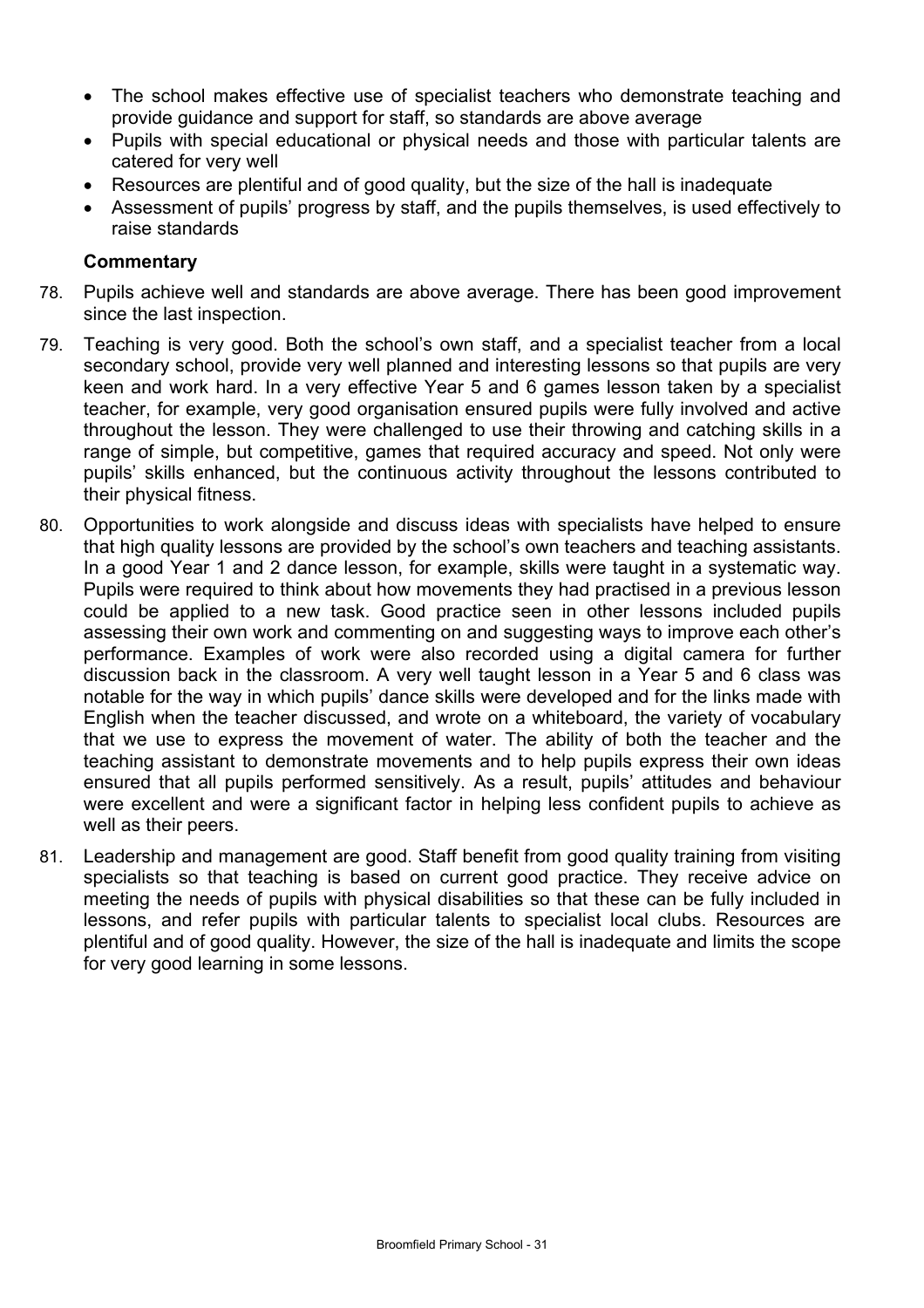#### **PERSONAL, SOCIAL AND HEALTH EDUCATION AND CITIZENSHIP**

- 82. It is not possible to make a judgement on provision in **personal, social and health education** as no lessons were observed. However, the school follows a thorough scheme for this aspect of its work. Topics are well planned with clear objectives to support teaching and learning and helpful links are made with other subjects. The provision has a very good effect on pupils as they display very good relationships and respect for others' views. Pupils are helped to develop a very good understanding of citizenship and democracy through their involvement in the school council.
- 83. Through science, physical education and other specifically planned lessons pupils are taught the importance of, and ways to, keep themselves healthy and safe. This includes healthy attitudes towards sex and relationships and the use of drugs. The school's work in this area is a significant strength and has been recognised by the receipt of the nationally recognised "Healthy School" award.